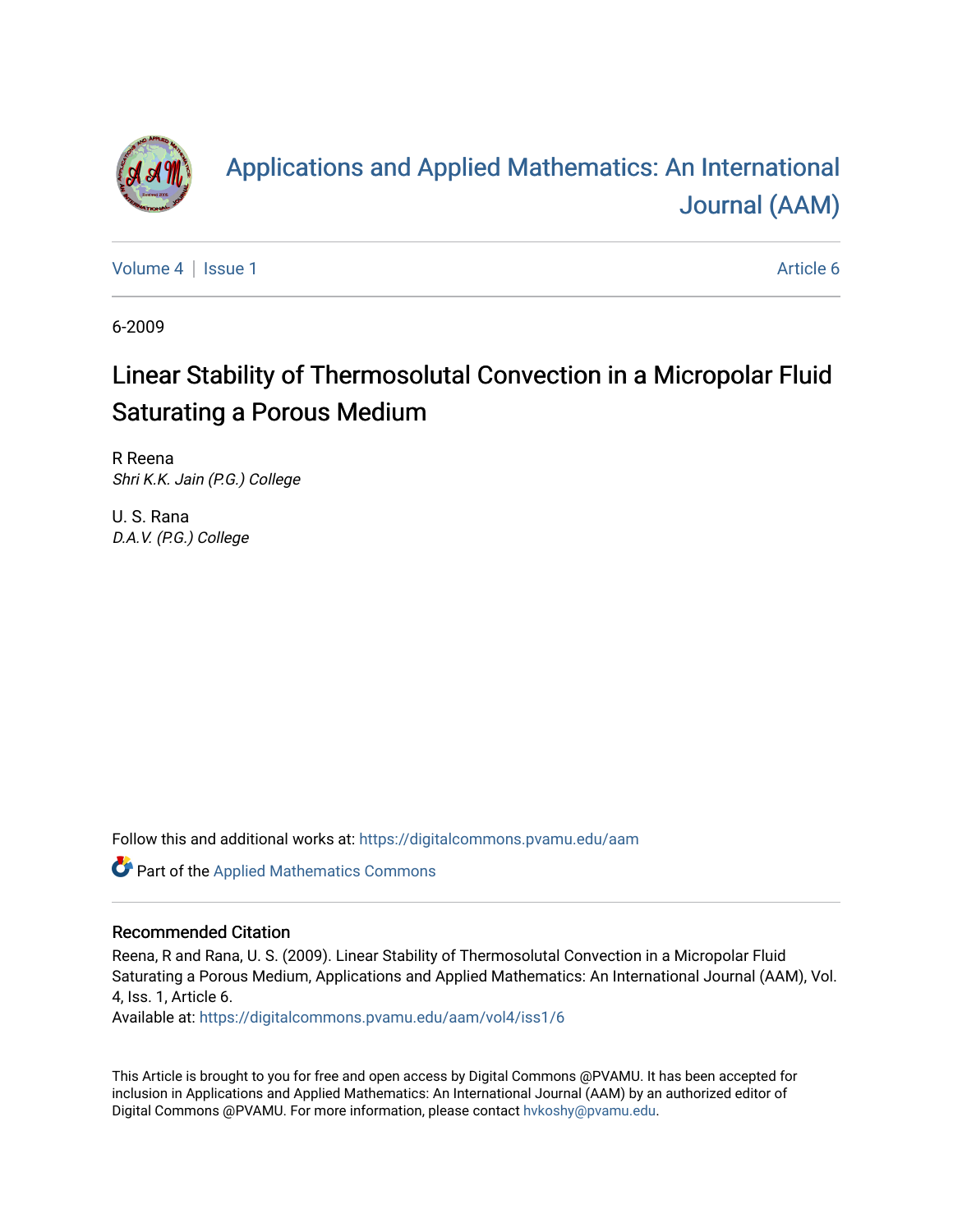

Available at http://pvamu.edu/aam Appl. Appl. Math. **ISSN: 1932-9466**

**Applications and Applied Mathematics:**  An International Journal **(AAM)** 

**Vol. 4, Issue 1 (June 2009) pp. 62– 87**  (Previously, Vol. 4, No. 1)

# **Linear Stability of Thermosolutal Convection in a Micropolar Fluid Saturating a Porous Medium**

**Reena\*1 and U. S. Rana2**

<sup>1</sup> Department of Mathematics Shri K.K. Jain (P.G.) College (affiliated to C.C.S. University, Meerut) Khatauli, Dist. Muzaffarnagar- 251 001, Uttar Pradesh, India

<sup>2</sup> Department of Mathematics D.A.V. (P.G.) College (affiliated to H.N.B. Garhwal University, Srinagar) Dehradun – 248 001, Uttarakhand, India

Received: September 20, 2008; Accepted: March 18, 2009

## **Abstract**

In the present paper, the theoretical investigation of the double-diffusive convection in a micropolar fluid layer heated and soluted from below saturating a porous medium is considered. For a flat fluid layer contained between two free boundaries, an exact solution is obtained. A linear stability analysis theory and normal mode analysis method have been used. For the case of stationary convection, the effect of various parameters like medium permeability, solute gradient and micropolar parameters (i.e., coupling parameter, spin diffusion parameter, micropolar heat conduction parameter and micropolar solute parameter arises due to coupling between spin and solute fluxes) has been analyzed and found that medium permeability, spin diffusion and micropolar solute parameter has destabilizing effect under certain conditions, whereas stable solute gradient, micropolar coupling parameter and micropolar heat conduction parameter has stabilizing effect on the system under certain conditions. The critical thermal Rayleigh number and critical wave numbers for the onset of instability are also determined numerically and results are depicted graphically. It is found that the oscillatory modes are introduced due to the presence of the micropolar viscous effects, microinertia and stable solute gradient, which were non-existence in their absence. The principle of exchange of stabilities is found to hold true for the micropolar fluid saturating a porous medium heated from below in the absence of micropolar viscous effect, microinertia and stable solute gradient. An attempt is also made to obtain sufficient conditions for the non-existence of overstability.

**Keywords:** Thermosolutal Convection; Porous Medium; Micropolar Fluids; Medium Permeability; Rayleigh Number

 $\overline{a}$ Corresponding Author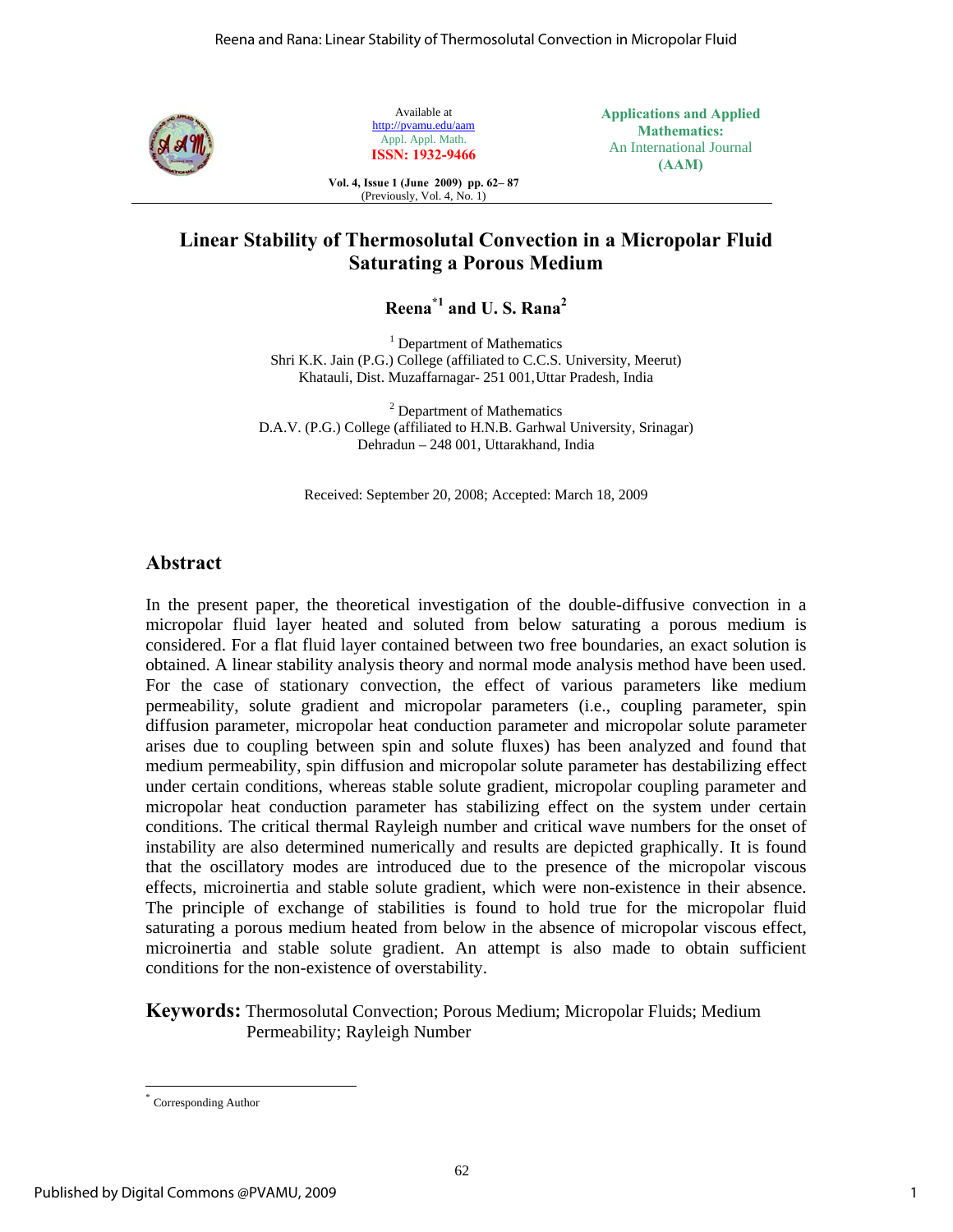AAM: Intern. J., Vol. 4, Issue 1 (June 2009) [Previously, Vol. 4, No. 1] 63 Applications and Applied Mathematics: An International Journal (AAM), Vol. 4 [2009], Iss. 1, Art. 6

## **1. Introduction**

A general theory of micropolar fluids has been presented by Eringen (1964, 1966, 1980). Compared to the classical Newtonian fluids, micropolar fluids are characterised by two supplementary variables, i.e., the spin, responsible for the micro-rotations and the microinertia tensor describing the distributions of atoms and molecules inside the fluid elements in addition to the velocity vector. Liquid crystals, colloidal fluids, polymeric suspension, animal blood can be modeled using micropolar fluids [Labon and Perez-Garcia (1981)]. Kazakia and Ariman (1971) and Eringen (1972) extended this theory of structure continue to account for the thermal effects. A large number of references about modelling and applications aspect of micropolar fluids has been given in the book (1999). The literature concerning applications of micropolar fluids in engineering sciences is vast and still growing.

The theory of thermomicropolar convection has been studied by many authors [Datta and Sastry (1976), Ahmadi (1976), Bhattacharya and Jena (1983), Payne and Straughan (1989), Sharma and Kumar (1995,1997), Rama Rao (1980)]. They give a good understanding of thermal convection in micropolar fluids. The Rayleigh-Benard instability in a horizontal thin layer of fluid heated from below is an important particular stability problem. A detailed account of Rayleigh-Benard instability in a horizontal thin layer of Newtonian fluid heated from below under varying assumptions of hydrodynamics and hydromagnetics has been given by Chandrasekhar (1981). Perez-Garcia et al. (1981) have extended the effects of the microstructures in the Rayleigh-Benard instability and have found that in the absence of coupling between thermal and micropolar effects, the Principle of Exchange of Stabilities (PES) holds good. Perez-Garcia and Rubi1(1982) have shown that when coupling between thermal and micropolar effect is present, the Principle of Exchange of Stabilities (PES) may not be fulfilled and hence oscillatory motions are present in micropolar fluids. The medium has been considered to be non-porous in all the above studies. In recent years, there has been a lot of interest in study of the breakdown of the stability of a fluid layer subjected to a vertical temperature gradient in a porous medium and the possibility of convective flow.

The study of flow of fluids through porous media is of considerable interest due to its natural occurrence and importance in many problems of engineering and technology such as porous bearings, porous layer insulation consisting of solid and pores, porous rollers, etc. In addition, these flows are applicable to bio-mathematics particularly in the study of blood flow in lungs, arteries, cartilage and so on. The study of a layer of a fluid heated from below in porous media is motivated both theoretically as also by its practical applications in engineering. Among the applications in engineering disciplines, one find the food process industry, chemical process industry, solidification and centrifugal casting of metals. The stability of flow of a fluid through a porous medium taking into account the Darcy resistance was considered by Lapwood (1948) and Wooding (1960). Recent studies of stellar atmosphere has shown the existence and importance of porosity in astrophysical context [McDonnel (1978)]. A comprehensive review of the literature concerning convection in porous medium is available in the book of Nield and Bejan (2006).

The thermoconvective instability in a micropolar fluid saturating a porous medium has been studied by Sharma and Gupta (1995) and the effect of rotation on thermal convection in micropolar fluids in porous medium has been considered by Sharma and Kumar (1998). Siddheshwar and Krishna (2003) have studied the linear and non-linear analysis of convection in a micropolar fluid occupying a porous medium. More recently, Reena and Rana (2008a) and Mittal and Rana (2008) have studied some of the thermal convection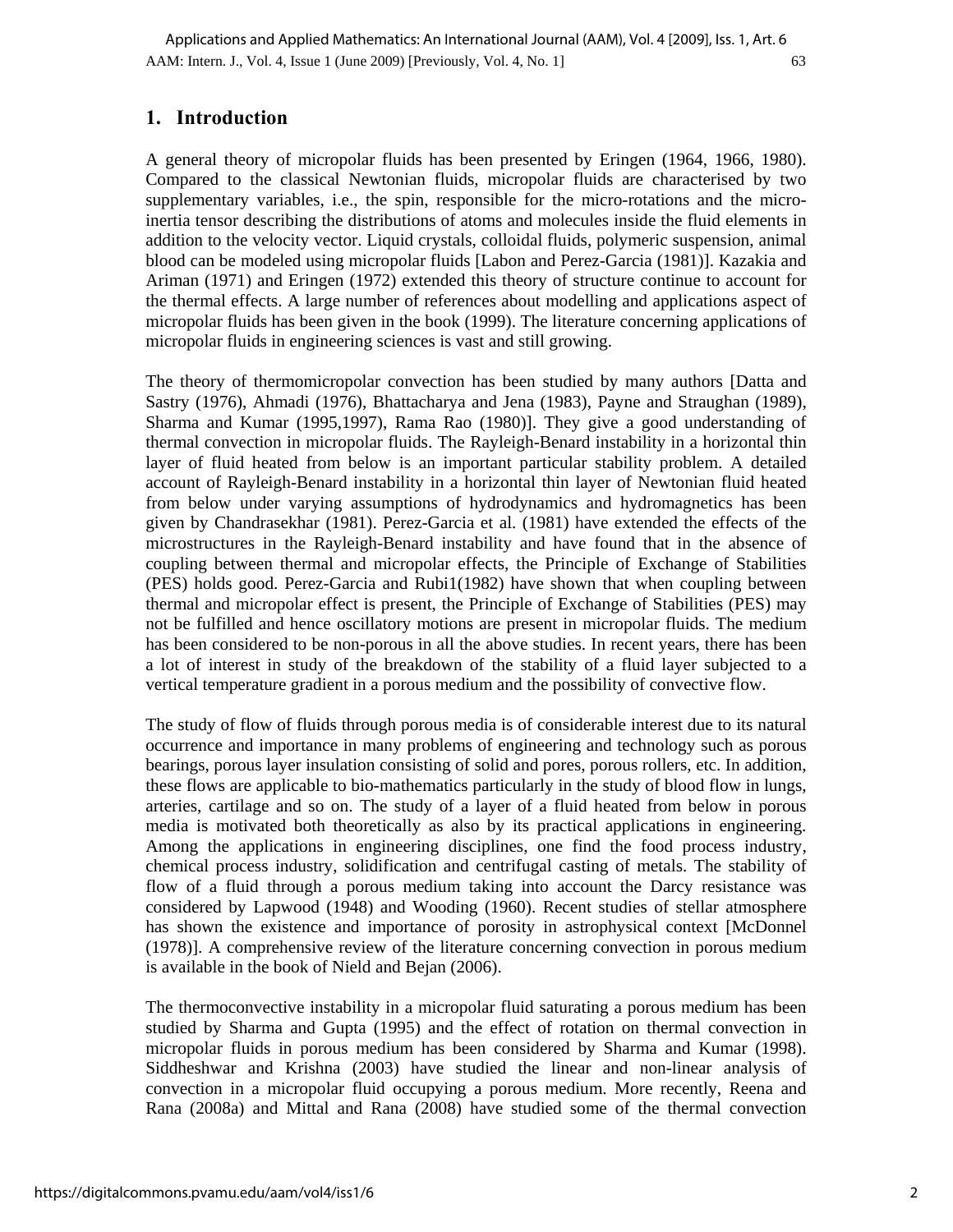problems in micropolar rotating fluid saturating a porous medium. Sunil et al. (2006) have studied the effect of rotation on a layer of micropolar ferromagnetic fluid heated from below saturating a porous medium. All of them found that the rotation has a stabilizing effect.

The interesting situation arises from both a geophysical and a mathematical point of view when the layer is simultaneously heated from below and salted from below. The buoyancy force can arise not only from density difference due to variations in temperature but also those due to variations in solute concentration. Brakke (1955) explained a double diffusive instability that occurs when a solution of a slowly diffusing protein is layered over a denser solution of more rapidly diffusing sucrose. Themosolutal convection problems arise in oceanography, limnology and engineering. Double-diffusive convection in fluids in porous media is also of interest in geophysical systems, electrochemistry, metallurgy, chemical technology, geophysics and biomechanics, soil sciences, astrophysics, ground water hydrology. Examples of particular interest are provided by ponds built to trap solar heat [Tabor and Matz (1965)] and some Antarctic lakes [Shirtcliffe (1964)]. Particularly, the case involving a temperature field and sodium chloride referred to a thermohaline convection. Veronis (1965) has investigated the problem of thermohaline convection in a layer of fluid heated from below and subjected to a stable salinity gradient. For three or greater field case, it is referred to as multi-component convection. There are many recent studies involving three or more fields, such as temperature and two salts such as NaCl, KCl. O'Sullivan et al. (2001) have reviewed and studied numerical techniques and their applications in geothermal reservoir simulation. The Salton sea geothermal system in southern California is specifically interesting as it involves convection of hypersaline fluids. For example, Oldenburg and Pruess (1998) have developed a model for convection in a Darcy's porous medium, to model the Salton geothermal system, where the mechanism involves temperature, NaCl, CaCl<sub>2</sub> and KCl. Other applications include the oceans, the Earth's magma. Drainage in a mangrove system is yet another area enclosing double-diffusive flows. Solar ponds are a specifically promising means of harnessing energy from the sun by preventing convective overturning in a thermohaline system by salting from below. The survey of double-diffusive convection in porous medium given in third edition (2006) of Nield and Bejan. Sharma and Sharma (2000) have studied the thermosolutal convection of micropolar fluids in hydromagnetics in porous medium. They found that Rayleigh number increases with magnetic field and solute parameter. The thermosolutal convection in a ferromagnetic fluid in porous and non-porous medium has been considered by Sunil et al. (2004,2005) and the double-diffusive convection in a micropolar ferromagnetic fluid in porous and non-porous medium has been studied by Sunil et al. (2007a, b). They found the stabilizing effect of stable solute gradient. The driving force for many studies in double-diffusive or multi-component convection has largely physical applications. More recently, Reena and Rana (2008b) have studied the thermosolutal convection of micropolar fluids in porous medium in the presence of rotation. They found the stability effect of rotation in the presence of salinity. Thus, the study of thermosolutal convection in porous medium in a fluid is of great importance.

In view of the above investigations and keeping in mind the usefulness of double-diffusive convection of micropolar fluids saturating a porous medium in various fields, the present problem deals with the linear stability of thermosolutal convection in micropolar fluid saturating a porous medium. It is attempted to discuss the effect of solute gradient and how micropolar parameters affects the stability in micropolar fluid heated and soluted from below saturating a porous medium of very low permeability using generalized Darcy's model [Walker and Honsy (1977)] including the inertial forces. The present problem, to the best of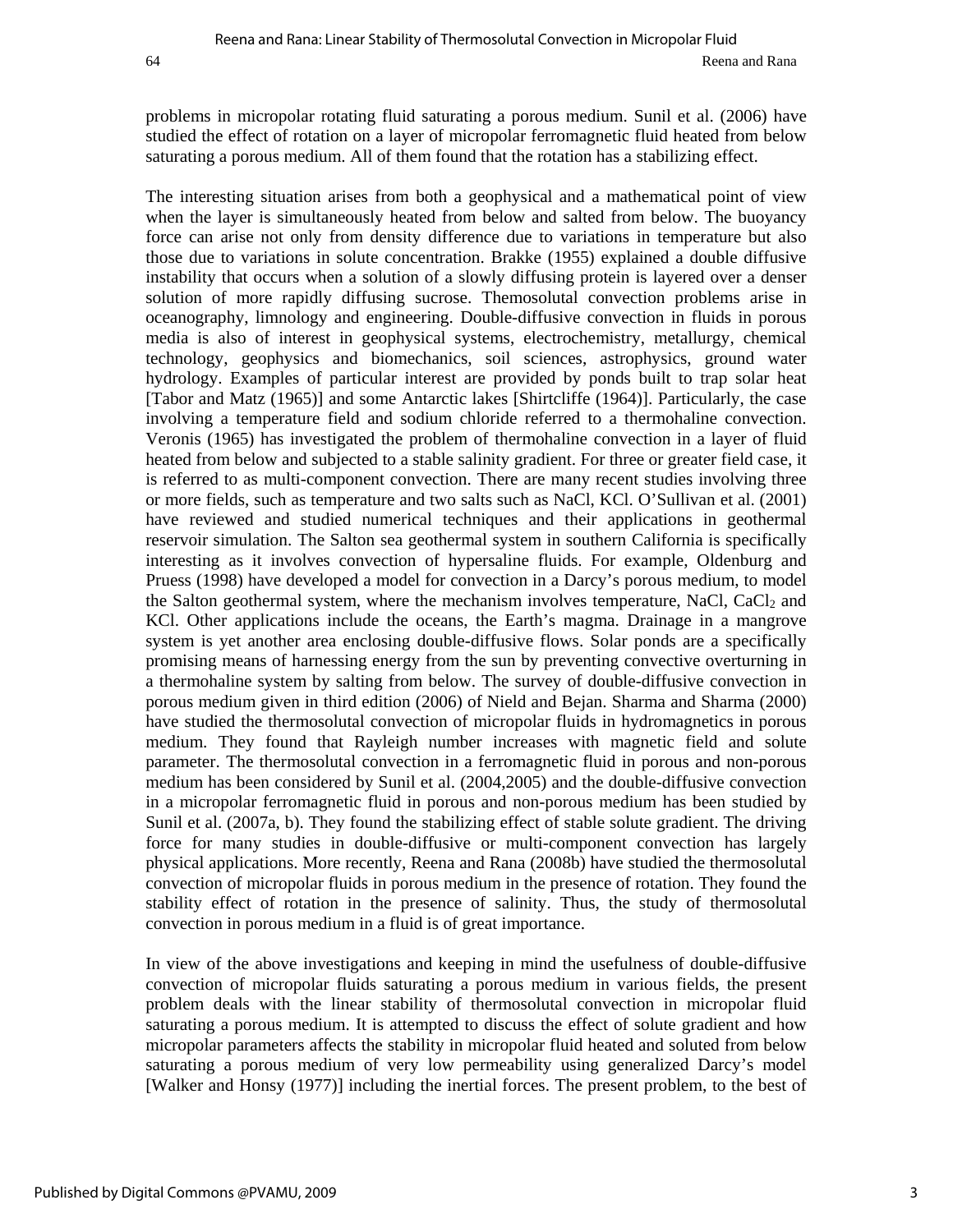our knowledge, has not been investigated yet and can serve as a theoretical support for an experimental investigation.

## **2. Mathematical Formulation of the Problem**

Here, we consider an infinite horizontal layer of thickness *d* of an incompressible thin micropolar fluid heated and soluted from below saturating a porous medium. This fluid layer is assumed to be flowing through an isotropic and homogeneous porous medium of porosity  $\varepsilon$  and medium permeability  $k_1$  and acted on by a gravity field  $g = (0, 0, -g)$ . The temperature *T* and solute concentration *C* at the bottom and top surfaces  $Z=0$  and  $Z=d$  are  $T_0, T_1$ and  $C_0$ ,  $C_1$ , respectively, and a steady adverse temperature gradient  $\beta = \left| \frac{dT}{dz} \right|$  and a solute

concentration gradient  $\beta' = \left| \frac{dC}{dz} \right|$  are maintained (see Figure 1). The temperature gradient

thus maintained is qualified as adverse since, on the account of thermal expansion, the fluid at the bottom will be higher than the fluid at the top, and this is a top heavy arrangement, which is potentially unstable. On the other hand, the heavier salt at the lower part of the layer has exactly the opposite effect and this acts to prevent motion through convection overturning. Thus, these two physical effects are competing against each other. The critical temperature gradient depends upon the bulk properties and boundary conditions of the fluid. Here, both the boundaries are taken to be free and perfect conductors of heat. Here, the porosity is defined as the fraction of the total volume of the medium that is occupied by void space. Thus  $1-\varepsilon$  is the fraction that is occupied by solid. For an isotropic medium, the surface porosity (i.e., the fraction of void area to total area of a typical cross section) will normally be equal to  $\varepsilon$ . Here, we adopt the Boussinesq approximation [Chandrasekhar] (1981)] which implies that the density can be treated as constant everywhere except when multiplied by gravity. When the fluid flows through a porous medium, the gross effect is represented by Darcy's law.



**Figure 1.** Geometrical configuration

The mathematical equations governing the motion of a micropolar fluid saturating a porous medium following Boussinesq's approximation for the above model [Lukaszewicz (1999), Chandrasekhar (1981), Sunil et al. (2000)] are as follows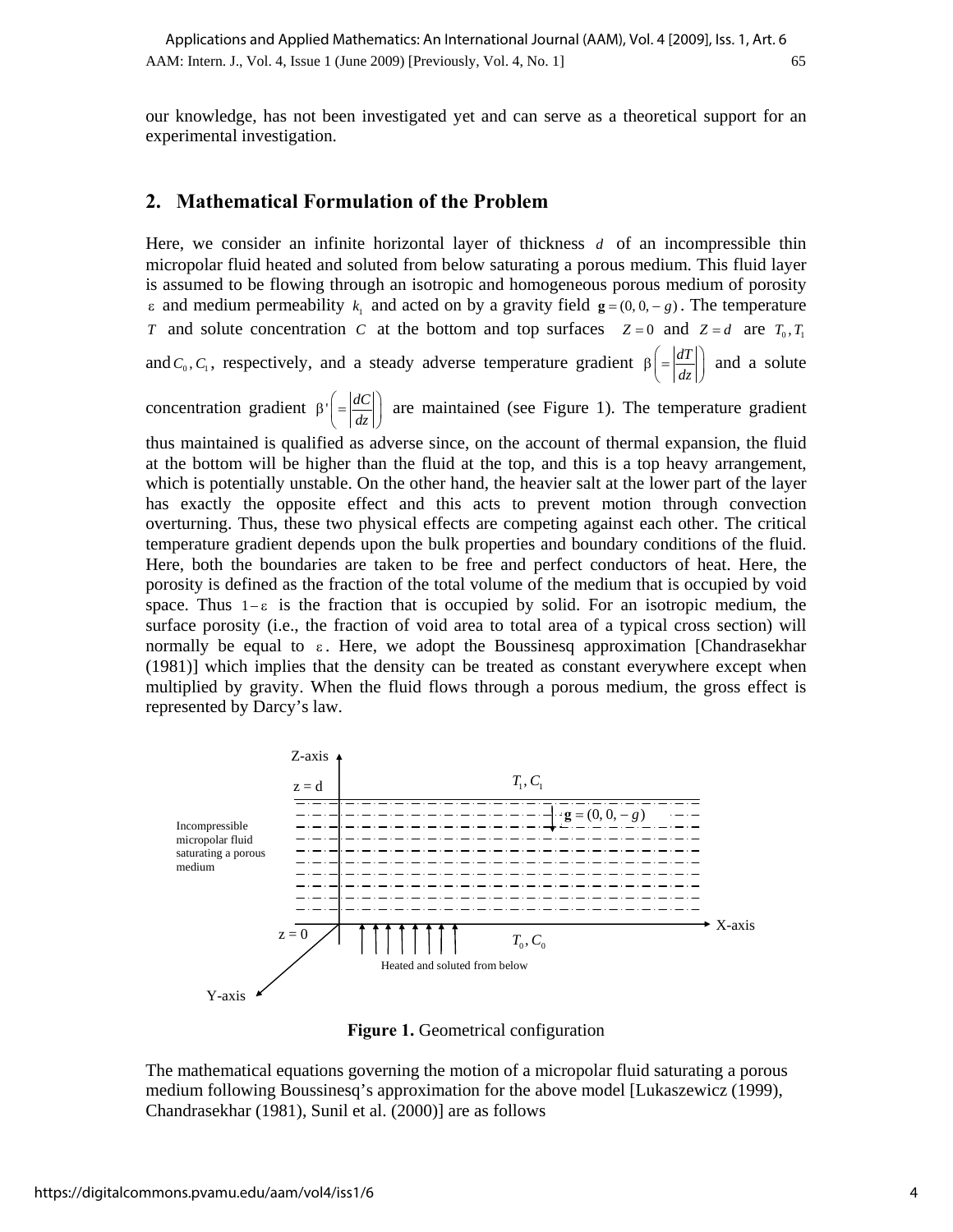66 Reena and Rana

The continuity equation for an incompressible fluid is

$$
\nabla \mathbf{q} = 0 \tag{1}
$$

The momentum and internal angular momentum equations for the generalized Darcy model including the inertial forces are

$$
\frac{\rho_0}{\varepsilon} \left[ \frac{\partial}{\partial t} + \frac{1}{\varepsilon} (\mathbf{q} \cdot \nabla) \right] \mathbf{q} = -\nabla p + \rho \mathbf{g} - \frac{1}{k_1} (\mu + k) \mathbf{q} + k(\nabla \times \mathbf{v}), \tag{2}
$$

and

$$
\rho_0 j \left[ \frac{\partial}{\partial t} + \frac{1}{\varepsilon} (\mathbf{q} \cdot \nabla) \right] \mathbf{v} = (\varepsilon' + \beta'') \nabla (\nabla \cdot \mathbf{v}) + \gamma' \nabla^2 \mathbf{v} + \frac{k}{\varepsilon} \nabla \times \mathbf{q} - 2k \mathbf{v} , \tag{3}
$$

where  $\rho$ ,  $\rho$ <sub>0</sub>,  $\bf{q}$ ,  $\bf{v}$ ,  $\mu$ ,  $k$ ,  $p$ ,  $\epsilon$ ',  $\beta$ ",  $\gamma$ ',  $j$  and  $t$  are the fluid density, reference density, filter velocity, spin (microrotation), shear kinematic viscosity coefficient (constant), coupling viscosity coefficient or vortex viscosity, pressure, bulk spin viscosity coefficient, shear spin viscosity coefficient, micropolar coefficients of viscosity, microinertia constant and time, respectively. When the fluid flows through a porous medium, the gross effect is represented by Darcy's

law. As a result, the usual viscous terms is replaced by the resistance term  $-\left[\frac{\mu+k}{k_1}\right]$  $\left[-\left(\frac{\mu+k}{k_1}\right)\right]$  **q** . When

the permeability of porous material is low, then the inertial force becomes relatively insignificant as compared with the viscous drag force when flow is considered. Internal energy balance equations and analogous solute equations are

$$
\left[\rho_0 C_{\nu} \varepsilon + \rho_s C_s (1 - \varepsilon)\right] \frac{\partial (T, C)}{\partial t} + \rho_0 C_{\nu} (\mathbf{q} \cdot \nabla)(T, C) = (K_T, K_T) \nabla^2 (T, C) + (\delta, \delta)(\nabla \times \mathbf{v}) \cdot \nabla (T, C),\tag{4}
$$

and the density equation of state is given by

$$
\rho = \rho_0 \left[ 1 - \alpha (T - T_0) + \alpha (C - C_0) \right],\tag{5}
$$

where  $C_v$ ,  $C_s$ ,  $K_T$ ,  $K_T$ ,  $\delta$ ,  $\delta'$ ,  $\rho_s$ ,  $\alpha$ ,  $\alpha'$ ,  $T$ ,  $C$ ,  $T_0$  and  $C_0$  are the specific heat at constant volume, heat capacity of solid (porous material matrix), thermal conductivity, solute conductivity, coefficients giving account of coupling between the spin flux with heat flux and spin flux with solute flux, density of solid matrix, thermal expansion coefficient, an analogous solvent coefficient of expansion, temperature, solute concentration, reference temperature and reference solute concentration at the lower boundary, respectively.

#### **3. Basic State and Perturbation Equations**

Now we are interested in studying the stability of the rest state by giving small perturbations on the rest (initial) state and examine the reactions of the perturbations on the system. The initial state is characterised by  $q = (0,0,0)$ ,  $\mathbf{v} = (0,0,0)$ ,  $p = p(z)$ ,  $T = T(z)$  defined as  $T = -\beta z + T_0$ ,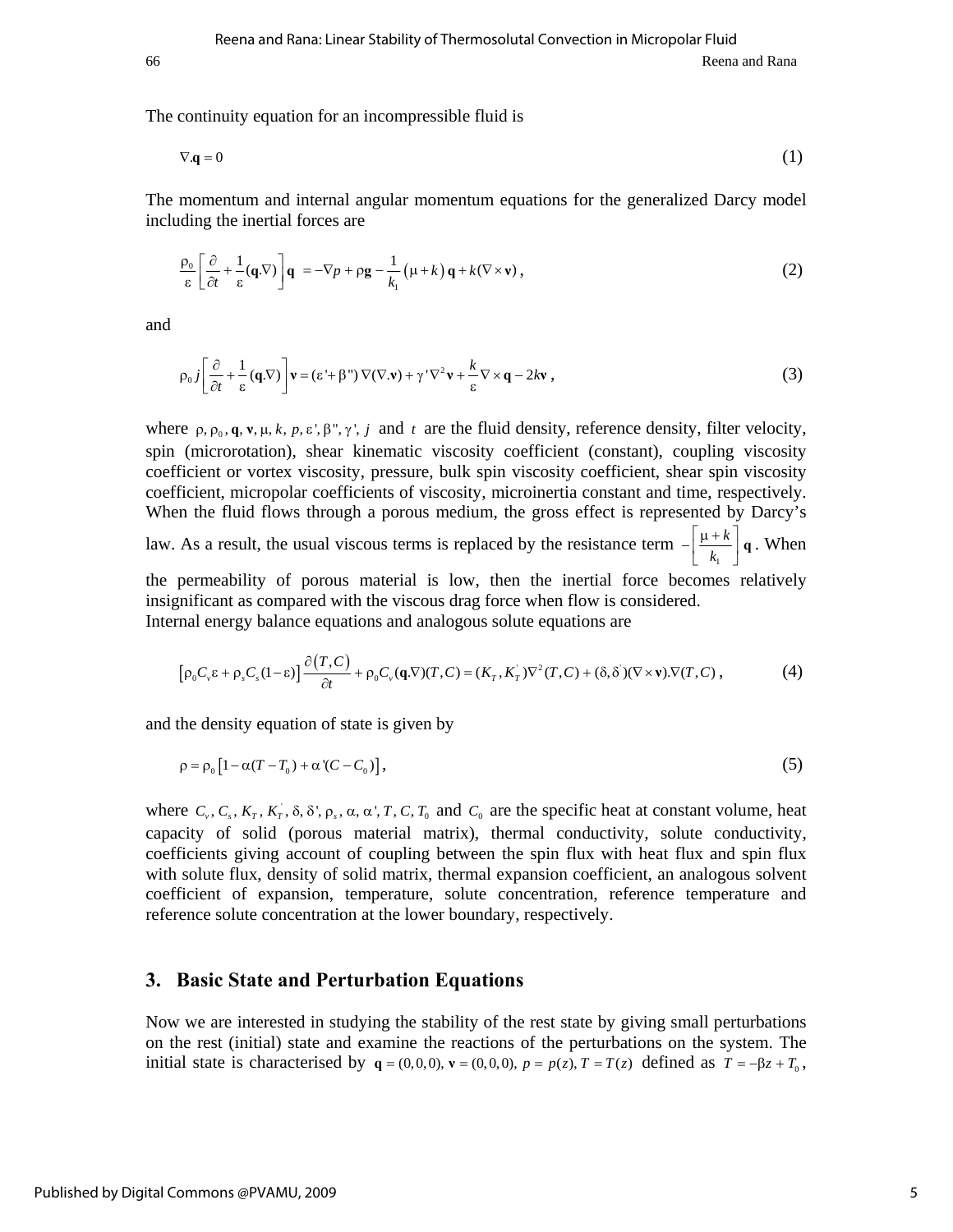AAM: Intern. J., Vol. 4, Issue 1 (June 2009) [Previously, Vol. 4, No. 1] 67 Applications and Applied Mathematics: An International Journal (AAM), Vol. 4 [2009], Iss. 1, Art. 6

where 
$$
\beta = -\frac{dT}{dz}
$$
 is the uniform adverse temperature gradient,  $C = C(z)$  defined as  

$$
C = -\beta'z + C_0
$$
, where  $\beta' = -\frac{dC}{dz}$  is the solute concentration gradient and  $\rho = \rho_0 [1 + \alpha \beta z - \alpha' \beta' z].$ 

Now, we shall analyze the stability of the basic (initial) state by introducing the perturbations,  $\mathbf{u}'(u, v, w)$ ,  $\mathbf{\omega}, \rho', p', \theta$  and  $\gamma$  in velocity **q**, spin **v**, density  $\rho$ , pressure *p*, temperature *T* and solute concentration  $C$ , respectively. The change in density  $\rho'$  caused mainly by the perturbation  $\theta$  and  $\gamma$  in temperature and solute concentration, is given by

$$
\rho' = -\rho_0 (\alpha \theta - \alpha' \gamma) \,. \tag{6}
$$

Then, the linearized perturbation equations of the micropolar fluid become

$$
\nabla \cdot \mathbf{u}^{\mathsf{T}} = 0 \tag{7}
$$

$$
\frac{\rho_0}{\varepsilon} \frac{\partial u}{\partial t} = -\frac{\partial p'}{\partial x} - \frac{1}{k_1} (\mu + k) u + k \Omega_1, \tag{8}
$$

$$
\frac{\rho_0}{\varepsilon} \frac{\partial v}{\partial t} = -\frac{\partial p'}{\partial y} - \frac{1}{k_1} (\mu + k) v + k \Omega_2 , \qquad (9)
$$

$$
\frac{\rho_0}{\varepsilon} \frac{\partial w}{\partial t} = -\frac{\partial p'}{\partial z} - \frac{1}{k_1} (\mu + k) w + k \Omega_3 + g \rho_0 (\alpha \theta - \alpha' \gamma) , \qquad (10)
$$

$$
\rho_0 j \frac{\partial \mathbf{\omega}}{\partial t} = (\varepsilon' + \beta'') \nabla (\nabla \cdot \mathbf{\omega}) + \gamma' \nabla^2 \mathbf{\omega} + \frac{k}{\varepsilon} \nabla \times \mathbf{u}' - 2k \mathbf{\omega} \,, \tag{11}
$$

$$
\left[\rho_0 C_v \varepsilon + \rho_s C_s (1 - \varepsilon)\right] \frac{\partial \theta}{\partial t} = k_\tau \nabla^2 \theta - \delta (\nabla \times \omega)_z \beta + \rho_0 C_v \beta w \,, \tag{12}
$$

and

$$
\left[\rho_0 C_v \varepsilon + \rho_s C_s (1 - \varepsilon)\right] \frac{\partial \gamma}{\partial t} = k_r \nabla^2 \gamma - \delta \left(\nabla \times \mathbf{\omega}\right)_z \beta' + \rho_0 C_v \beta' w \,, \tag{13}
$$

where, the non-linear terms  $(\mathbf{u}', \nabla) \mathbf{u}', (\mathbf{u}', \nabla) \theta, (\mathbf{u}', \nabla) \gamma, \nabla \theta, (\nabla \times \mathbf{\omega}), \nabla \gamma, (\nabla \times \mathbf{\omega})$  and  $(\mathbf{u}', \nabla) \mathbf{\omega}$  in equations (8)-(13) are neglected (using the first order approximations) as the perturbations applied on the system are assumed to be small, the second and higher order perturbations are negligibly small and only linear terms are retained. Also we have assumed

$$
\Omega' = (\Omega_1, \Omega_2, \Omega_3) = (\nabla \times \omega).
$$

Now, it is usual to write the balance equations in a dimensionless form, scaling as

$$
(x, y, z) = (x^*, y^*, z^*)d, \ t = \frac{\rho_0 d^2}{\mu} t^*, \ \theta = \beta d\theta^*, \ \gamma = \beta' d\gamma^*, \ \mathbf{u}' = \frac{x}{d} (\mathbf{u}')^*, \ p' = \frac{\mu x}{d^2} (p')^*
$$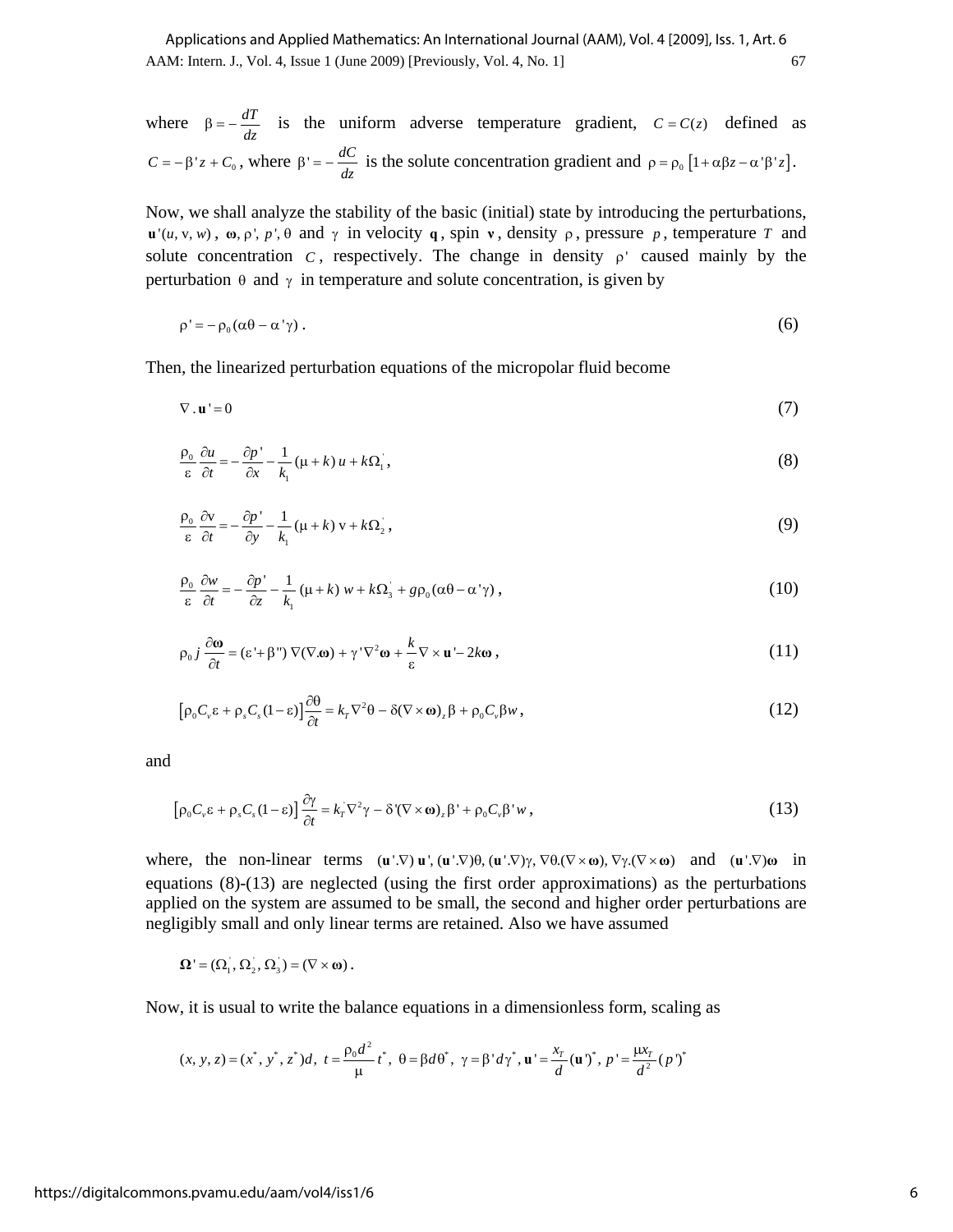#### and  $\omega = \frac{x_r}{d^2} \omega^*$  $\omega = \frac{\lambda_T}{d^2} \omega^*$ .

Then, removing the stars (\*) for convenience, the non-dimensional form of equations (7)-(13) become

$$
\nabla \cdot \mathbf{u}' = 0 \tag{14}
$$

$$
\frac{1}{\varepsilon} \frac{\partial \mathbf{u}'}{\partial t} = -\nabla p' - \frac{1}{P_i} (1 + K) \mathbf{u}' + K(\Omega') + \left( R\theta - S\gamma \frac{p_1}{q_1} \right) \hat{e}_z,
$$
\n(15)

$$
\overline{j}\frac{\partial\omega}{\partial t} = C_1 \nabla(\nabla \cdot \mathbf{\omega}) - C_0 \nabla \times (\nabla \times \mathbf{\omega}) + K \left(\frac{1}{\varepsilon} \nabla \times \mathbf{u}^{\mathsf{T}} - 2\mathbf{\omega}\right),\tag{16}
$$

$$
Ep_1\frac{\partial\theta}{\partial t} = \nabla^2\theta + w - \overline{\delta}(\nabla \times \mathbf{\omega})_z
$$
 (17)

and

$$
Eq_1 \frac{\partial \gamma}{\partial t} = \nabla^2 \gamma + w - \overline{\delta}^{\, \prime} (\nabla \times \mathbf{\omega})_z \tag{18}
$$

where, the new dimensionless coefficients are

$$
\overline{j} = \frac{j}{d^2}, \ \overline{\delta} = \frac{\delta}{\rho_0 C_v d^2}, \ \overline{\delta}^{\prime} = \frac{\delta^{\prime}}{\rho_0 C_v d^2}, P_i = \frac{k_1}{d^2}, K = \frac{k}{\mu}, C_0 = \frac{\gamma^{\prime}}{\mu d^2}, C_1 = \frac{\varepsilon^{\prime} + \beta^{\prime \prime} + \gamma^{\prime}}{\mu d^2}, E = \varepsilon + \frac{\rho_s C_s}{\rho_0 C_v} (1 - \varepsilon) \tag{19}
$$

and  $\hat{e}_z$  is a unit vector along z-axis and the dimensionless Rayleigh number *R*, analogous solute number *S*, Prandtl number  $p_1$  and the analogous Schmidt number  $q_1$  are

$$
R = \frac{g \alpha \beta \rho_0 d^4}{\mu x_r}, \quad S = \frac{g \alpha' \beta' \rho_0 d^4}{\mu x_r}, \quad p_1 = \frac{\mu}{\rho_0 x_r}, \quad q_1 = \frac{\mu}{\rho_0 x_r}, \tag{20}
$$

where, 0  $x_r = \frac{K_r}{\rho_0 C_v}$  and  $x_r = \frac{K_r}{\rho_0 C_v}$ 0  $x_r = \frac{K_r}{\rho_0 C_v}$  are thermal diffusivity and solute diffusivity, respectively.

Here, we consider both the boundaries to be free and perfectly heat conducting. The case of two free boundaries is a little artificial but it enables us to find analytical solutions and to make some qualitative conclusions. The dimensionless boundary conditions are

$$
w = 0, \quad \frac{\partial^2 w}{\partial z^2} = 0, \quad \omega = 0, \quad \theta = 0 = \gamma \quad \text{at } z = 0 \text{ and } 1. \tag{21}
$$

## **4. Mathematical Analysis and Dispersion Relation**

Applying the curl operator twice to equation  $(15)$  and taking the *z* -component, we get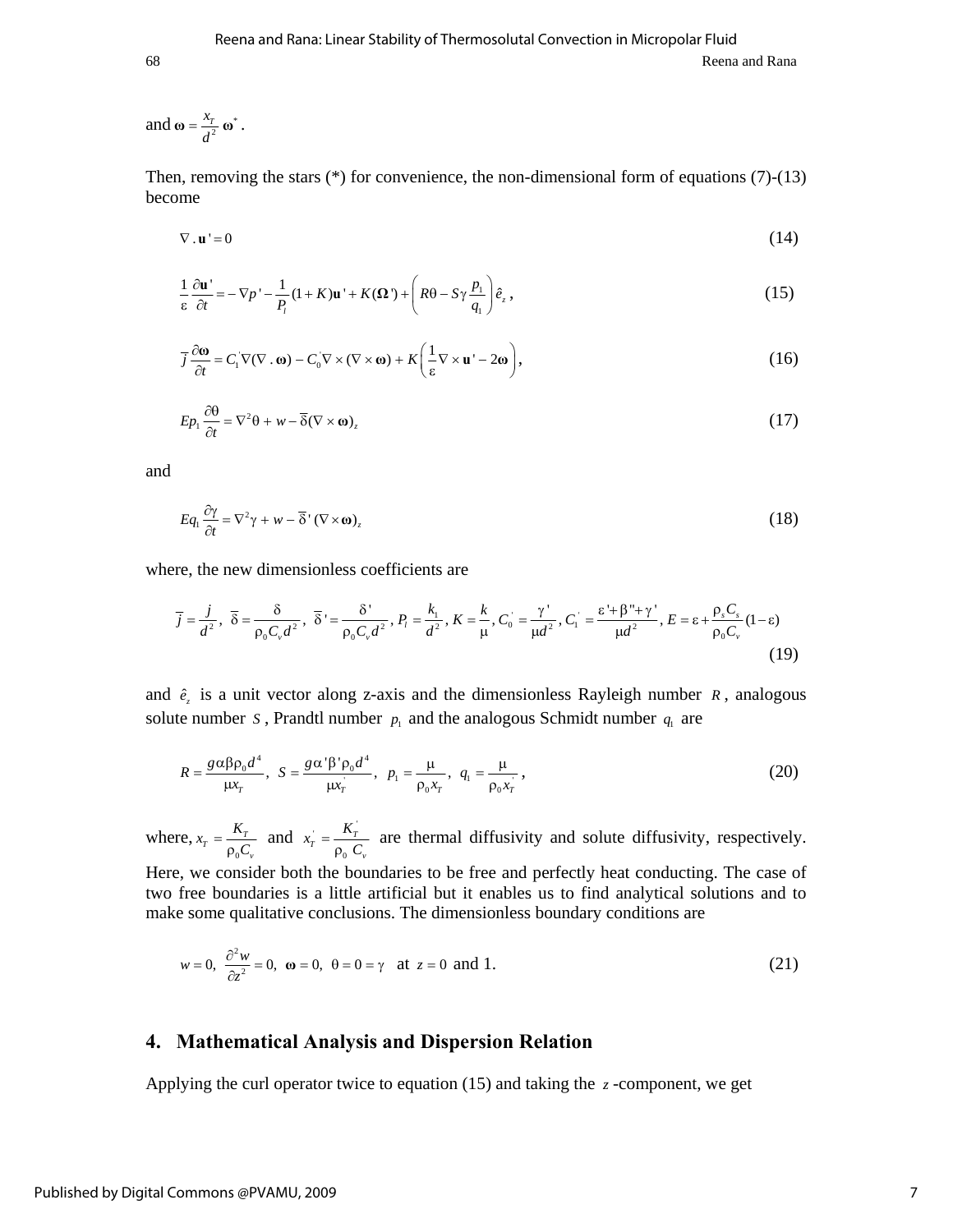AAM: Intern. J., Vol. 4, Issue 1 (June 2009) [Previously, Vol. 4, No. 1] 69 Applications and Applied Mathematics: An International Journal (AAM), Vol. 4 [2009], Iss. 1, Art. 6

$$
\left[\frac{1}{\varepsilon}\frac{\partial}{\partial t} + \frac{1}{P_i}(1+K)\right]\nabla^2 w = R(\nabla_1^2 \theta) - S(\nabla_1^2 \gamma)\frac{p_1}{q_1} + K\nabla^2 \Omega_3,\tag{22}
$$

where

$$
\nabla^2 = \frac{\partial^2}{\partial x^2} + \frac{\partial^2}{\partial y^2} + \frac{\partial^2}{\partial z^2}, \ \nabla_1^2 = \frac{\partial^2}{\partial x^2} + \frac{\partial^2}{\partial y^2}, \ \ \Omega_3 = (\nabla \times \mathbf{\omega})_z = \left(\frac{\partial \omega_y}{\partial x} - \frac{\partial \omega_x}{\partial y}\right). \tag{23}
$$

Again applying curl operator once to equation (16) and taking  $\zeta$ -component, we get

$$
\overline{j}\frac{\partial\Omega_{\scriptscriptstyle{3}}}{\partial t} = C_0 \nabla^2 \Omega_{\scriptscriptstyle{3}} - K \left[ \frac{1}{\varepsilon} \nabla^2 w + 2\Omega_{\scriptscriptstyle{3}} \right]. \tag{24}
$$

The linearized form of equation (17) and (18) are

$$
Ep_1\frac{\partial\theta}{\partial t} = \nabla^2\theta + w - \overline{\delta}\Omega_{\overline{\delta}}\tag{25}
$$

and

$$
Eq_1 \frac{\partial \gamma}{\partial t} = \nabla^2 \gamma + w - \overline{\delta}^{\prime} \Omega_3 \ . \tag{26}
$$

Now, the boundary conditions are

$$
w = 0 = \frac{\partial^2 w}{\partial z^2}, \ \Omega_3 = 0 = \theta = \gamma \ \text{at } z = 0 \ \text{and} \ 1 \tag{27}
$$

 $\Omega_{3} = 0$  at  $z = 0$  and 1 are the boundary conditions for the spin. In the equation (24) for spin, the coefficient  $C_0$  and  $K$  account for spin diffusion and coupling between vorticity and spin effects, respectively.

Analyzing the disturbances into the normal modes, we assume that the solutions of equations  $(22)-(26)$  are given by

$$
\[w,\Omega_{3},\theta,\gamma\] = \left[W(z),G(z),\Theta(z),\Gamma(z)\right]\exp(ik_{x}x+ik_{y}y+\sigma t),\tag{28}
$$

where  $k_x$ ,  $k_y$  are the wave numbers along with x and y directions respectively,  $a = (k_x^2 + k_y^2)^{1/2}$ is the resultant wave number and  $\sigma$  is the stability parameter which is, in general a complex constant.

For solutions having the dependence of the form (28), equation (22) and (24)-(26) yield

$$
\left[\frac{\sigma}{\varepsilon} + \frac{1}{P_1}(1+K)\right](D^2 - a^2)W = -Ra^2\Theta + \frac{Sp_1}{q_1}a^2\Gamma + K(D^2 - a^2)G\tag{29}
$$

$$
\left[\overline{j}\sigma + 2K - C_0(D^2 - a^2)\right]G = -K\varepsilon^{-1}(D^2 - a^2)W\,,\tag{30}
$$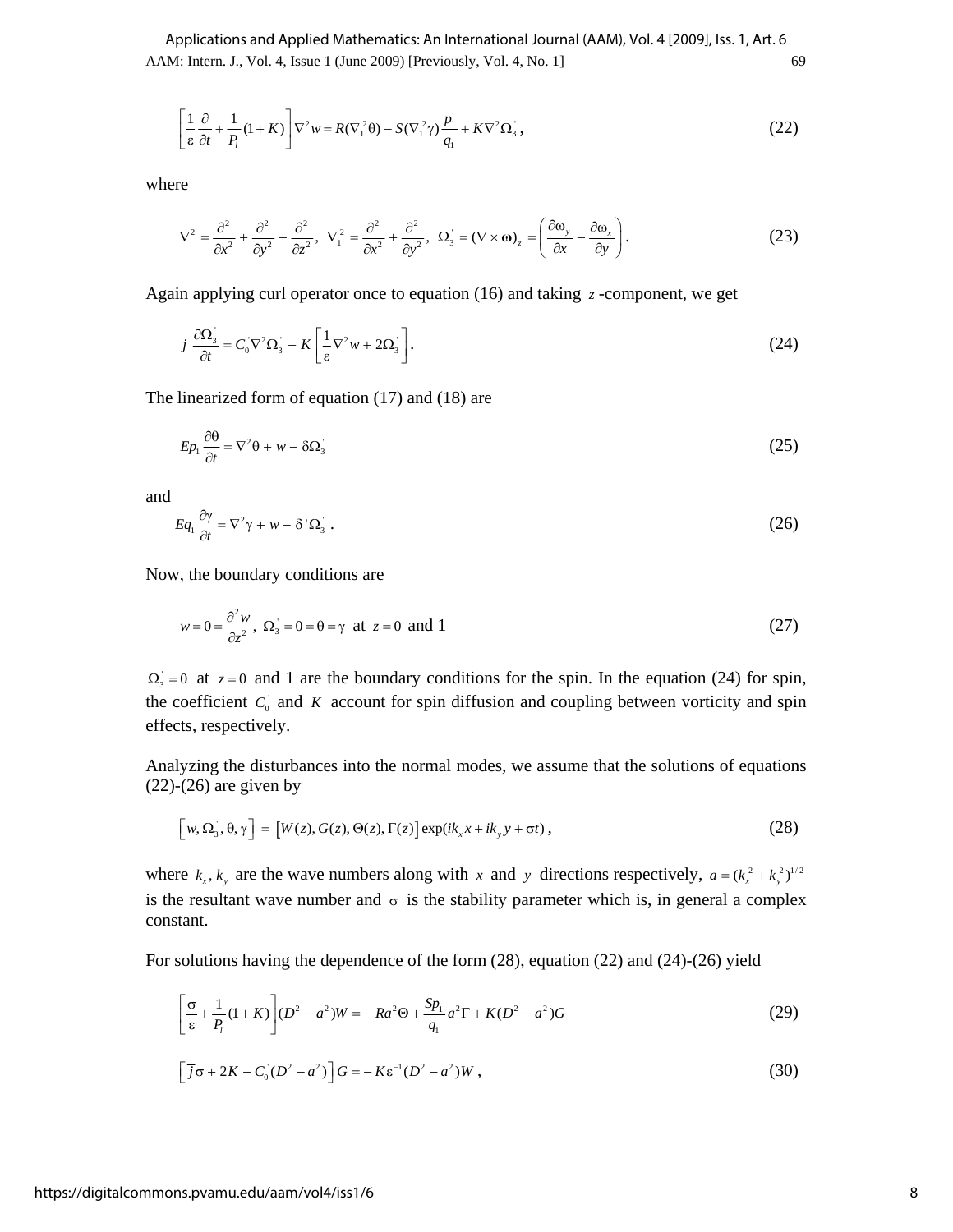70 Reena and Rana

$$
\[E_{p_1\sigma} - (D^2 - a^2)\] \Theta = W - \overline{\delta}G\,,\tag{31}
$$

and

$$
\[Eq_{1}\sigma - (D^{2} - a^{2})\] \Gamma = W - \overline{\delta}^{T}G\,,\tag{32}
$$

where,  $\overline{j}$ ,  $K$ ,  $\overline{\delta}$ ,  $\overline{\delta}$  and  $C_0$  are the non-dimensional micropolar parameters and  $D = \frac{d}{dz}$ .

The case of two free boundaries is of little physical interest, but it is mathematically important because one can derive an exact solution, whose properties guide our analysis. Thus, the exact solution of the system (29)-(32) subject to the boundary conditions

$$
W = D2W = 0, \ \Theta = \Gamma = G = 0 \ \text{at} \ z = 0 \ \text{and} \ z = 1 \tag{33}
$$

is written in the form

$$
W = A_1 e^{\sigma t} \sin \pi z, \quad \Theta = B_1 e^{\sigma t} \sin \pi z, \quad G = C_1 e^{\sigma t} \sin \pi z, \quad \Gamma = D_1 e^{\sigma t} \sin \pi z,
$$
\n
$$
(34)
$$

where,  $A_1, B_1, C_1$  and  $D_1$  are constants and  $\sigma$  is the growth rate which is, in general, a complex constant. Substituting equation (34) in equation (29)-(32), we get following equations

$$
\left[ \left( \frac{\sigma}{\epsilon} + \frac{1+K}{P_i} \right) (\pi^2 + a^2) \right] A_i - Ra^2 B_i + \frac{Sp_i}{q_i} a^2 D_i - K (\pi^2 + a^2) C_i = 0,
$$
\n(35)

$$
-\frac{K}{\varepsilon}(\pi^2 + a^2)A_1 + \left[\overline{j}\sigma + 2K + C_0(\pi^2 + a^2)\right]C_1 = 0,
$$
\n(36)

$$
A_1 - (Ep_1\sigma + \pi^2 + a^2)B_1 - \overline{\delta}C_1 = 0,
$$
\n(37)

and

$$
A_{1} - \left[Eq_{1}\sigma + (\pi^{2} + a^{2})\right]D_{1} - \overline{\delta}^{'}C_{1} = 0.
$$
\n(38)

For existence of non-trivial solutions of the above equations, the determinant of the coefficients of  $A_1, B_1, C_1$  and  $D_1$  in equations (35)-(38) must vanish. This determinant on simplification yields

$$
b \left[ \frac{\sigma}{\varepsilon} + \left( \frac{1+K}{P_i} \right) \right] \left[ Ep_1 \sigma + b' \right] \left[ Eq_1 \sigma + b' \right] \left[ \overline{j} \sigma + 2K + C_0 b' \right] = Ra^2 \left[ Eq_1 \sigma + b' \right]
$$
  

$$
\left[ \overline{j} \sigma + 2K + C_0 b' - \overline{\delta} K \varepsilon^{-1} b' \right] + K^2 \varepsilon^{-1} b'^2 \left[ Ep_1 \sigma + b' \right] \left[ Eq_1 \sigma + b' \right]
$$
  

$$
-\frac{Sp_1}{q_1} a^2 \left[ Ep_1 \sigma + b' \right] \left[ \overline{j} \sigma + 2K + C_0 b' - \overline{\delta}' K \varepsilon^{-1} b' \right]
$$
 (39)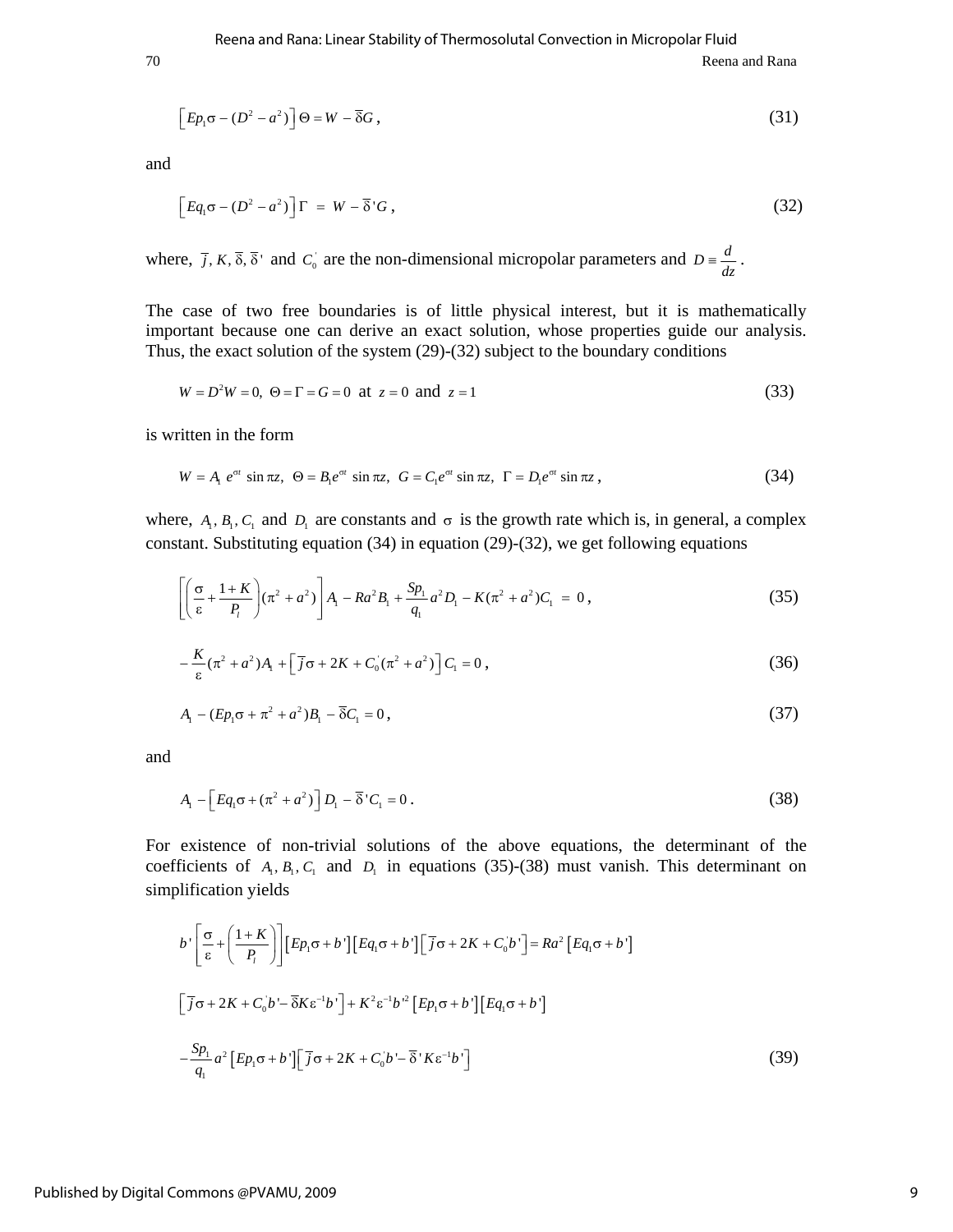AAM: Intern. J., Vol. 4, Issue 1 (June 2009) [Previously, Vol. 4, No. 1] 71 Applications and Applied Mathematics: An International Journal (AAM), Vol. 4 [2009], Iss. 1, Art. 6

where,  $b' = \pi^2 + a^2$ .

In the absence of solute parameter ( $S = 0$ , i.e.,  $\overline{\delta}$ ' = 0), equation (39) reduces to

$$
b\left[\frac{\sigma}{\varepsilon} + \left(\frac{1+K}{P_1}\right)\right] \left[Ep_1\sigma + b'\right] \left[l\sigma + 2A + b'\right] = Ra^2 \left[l\sigma + 2A + b' - \overline{\delta}A\varepsilon^{-1}b'\right] + KA\varepsilon^{-1}b'^2 \left[Ep_1\sigma + b'\right], \quad (40)
$$

where

$$
l = \overline{j}A/K, A = \frac{K}{C_0},
$$

a result derived by Sharma and Gupta (1995). Equation (39) is the required dispersion relation studying the effect of medium permeability, solute parameter and micropolar parameters on the system.

For simplification of further calculations, equation (39) may also be written in the form:

$$
P_4 \sigma_i^4 - i P_3 \sigma_i^3 - P_2 \sigma_i^2 + i P_1 \sigma_i + P_0 = 0 \tag{41}
$$

where,

$$
P_0 = b^3 \left( L_0 L_1 - \frac{K^2 b}{\epsilon} \right) + \frac{b S_1 p_1 x}{q_1} L_3 - b x L_2 R_1
$$
  
\n
$$
P_1 = b^2 E(p_1 + q_1) \left( L_0 L_1 - \frac{K^2 b}{\epsilon} \right) + b^3 \left( I_1 L_0 + \frac{L_1}{\epsilon} \right) - x R_1 [b I_1 + E q_1 L_2] + \frac{S_1 p_1 x}{q_1} [b I_1 + E p_1 L_3]
$$
  
\n
$$
P_2 = E^2 p_1 q_1 b \left( L_0 L_1 - \frac{K^2 b}{\epsilon} \right) + b^2 E(p_1 + q_1) \left( I_1 L_0 + \frac{L_1}{\epsilon} \right) + \frac{b^3 I_1}{\epsilon} + x \left( \frac{S_1 p_1}{q_1} \right) E p_1 I_1 - x R_1 (E q_1 I_1)
$$
  
\n
$$
P_3 = \left( \frac{b E}{\epsilon} \right) \left[ b I_1 (p_1 + q_1) + E p_1 q_1 (\epsilon I_1 L_0 + L_1) \right]
$$
  
\n
$$
P_4 = b \left[ \frac{E^2 p_1 q_1 I_1}{\epsilon} \right]
$$
 (42)

where,

$$
R_1 = \frac{R}{\pi^4}, \ S_1 = \frac{S}{\pi^4}, \ x = \frac{a^2}{\pi^2}, \ i\sigma_i = \frac{\sigma}{\pi^2}, \ b = 1 + x, \ I_1 = \pi^2 \bar{J}, \ N_3 = C_0 \pi^2, \ N_5 = \bar{S}\pi^2, \ N_6 = \bar{S}'\pi^2,
$$
  

$$
P_i = \pi^2 P_i, \ I_0 = \left(\frac{1+K}{P_i}\right), \ I_1 = (2K + N_3b), \ I_2 = 2K + b\left(N_3 - \frac{N_5K}{\epsilon}\right)
$$

and

$$
L_{3}=2K+b\left(N_{3}-\frac{N_{6}K}{\epsilon}\right).
$$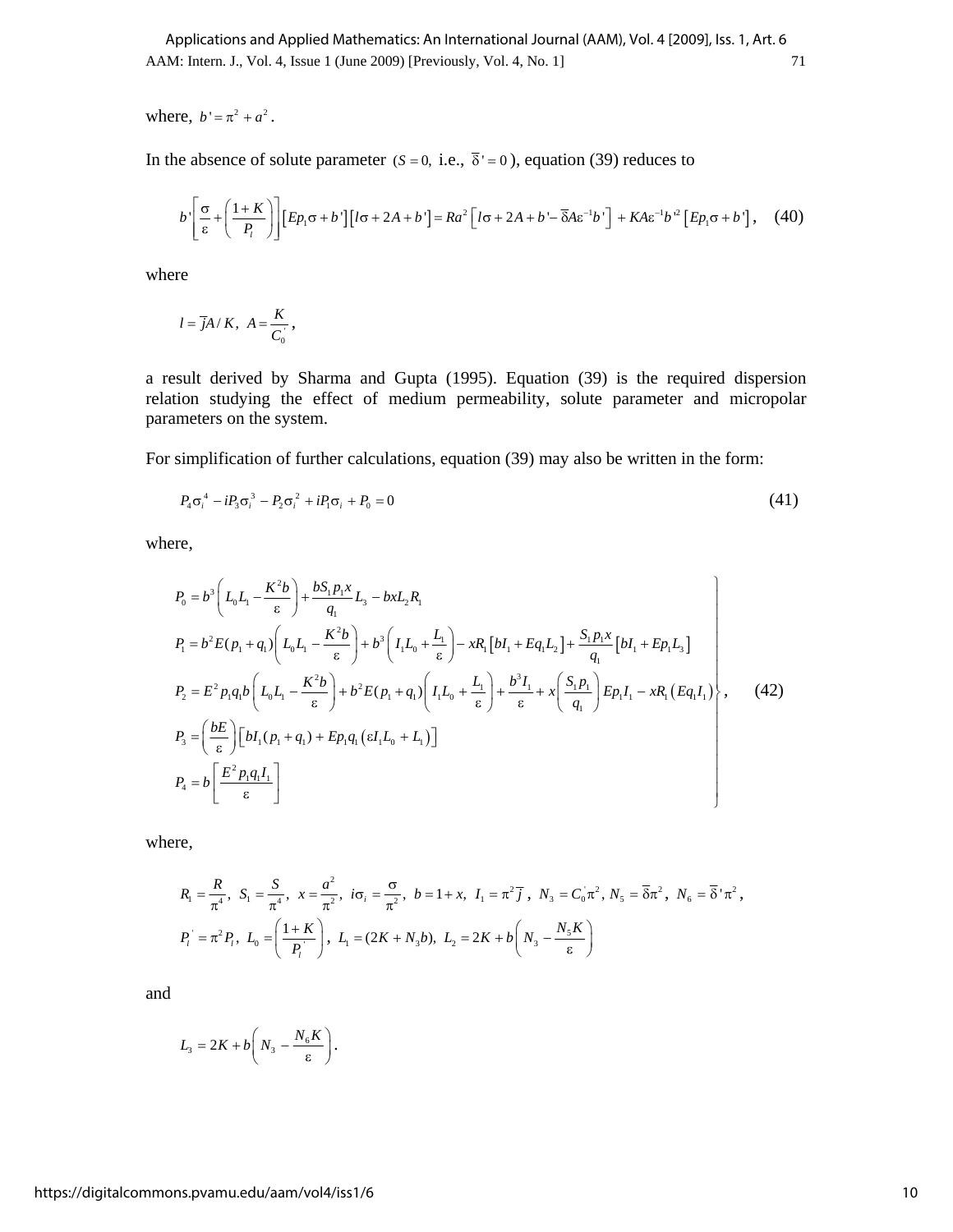# **6. The Case of Stationary Convection**

Let the marginal state be stationary, so that it is characterized by putting  $\sigma_i = 0$  (Chandrasekhar [1981]). Hence, for the stationary convection, putting  $\sigma_i = 0$  in equation (41), Rayleigh number is given by

$$
R_{\rm I} = \left[\frac{S_{\rm I}p_{\rm I}}{q_{\rm I}}\left\{2K + b\left(N_{\rm 3} - \frac{N_{\rm 6}K}{\epsilon}\right)\right\} + \frac{b^2}{x}\left\{\left(\frac{1+K}{p_{\rm I}}\right)(2K + N_{\rm 3}b) - \frac{K^2b}{\epsilon}\right\}\right]\left[2K + b\left(N_{\rm 3} - N_{\rm 5}K\epsilon^{-1}\right)\right]^{-1},\tag{43}
$$

which leads to the marginal stability curve in stationary conditions. Equation (43) expresses the Rayleigh number  $R_1$  as a function of dimensionless wave number, medium permeability parameter  $P_i$ <sup>'</sup> (Darcy number), solute gradient parameter  $S_i$ , coupling parameter *K* (coupling between vorticity and spin effects), spin diffusion (couple stress) parameter  $N<sub>3</sub>$ , micropolar heat conduction parameter  $N<sub>5</sub>$  (arises due to coupling between spin and heat fluxes) and micropolar solute parameter  $N<sub>6</sub>$  (arises due to coupling between spin and solute fluxes). The parameters *K* and  $N<sub>3</sub>$  measures the micropolar viscous effects and micropolar diffusion effects, respectively. The classical results in respect of Newtonian fluids can be obtained as the limiting case of present study.

Setting  $K = 0$  and  $S_1 = 0$  and keeping  $N_3$  arbitrary in equation (43), we obtained

$$
R_1 = \frac{(1+x)^2}{xP_l},\tag{44}
$$

which is the classical Rayleigh-Benard result in porous medium for the Newtonian fluid case.

To investigate the effect of medium permeability, stable solute gradient, coupling parameter, spin diffusion parameter micropolar heat conduction parameter and micropolar solute parameter, we examine the behaviour of  $\frac{dN_1}{dP_1}$ ,  $\frac{dN_1}{dS_1}$ ,  $\frac{dN_1}{dN_3}$ ,  $\frac{dN_1}{dN_5}$  $,\frac{an_1}{12},\frac{an_1}{12},$ *l dR dR dR dR*  $\frac{dN_1}{dP_1}$ ,  $\frac{dN_1}{dS_1}$ ,  $\frac{dN_1}{dN_3}$ ,  $\frac{dN_1}{dN_5}$  and  $\frac{dN_1}{dN_6}$ 6  $\frac{dR_1}{dN_6}$  analytically.

From equation (43),

$$
\frac{dR_1}{dP_i} = -\frac{b^2(bN_3 + 2K)(1+K)}{x(P_i)^2 \left[2K + b\left(N_3 - \frac{N_5K}{\epsilon}\right)\right]},
$$
\n(45)

which is always negative if

$$
N_3 > \frac{N_s K}{\varepsilon} \,. \tag{46}
$$

This shows that, for the stationary convection, the medium permeability has a destabilizing effect when condition (46) holds. In the absence of micropolar viscous effect (coupling parameter,  $K$ ), equation (45) yields that the medium permeability always has destabilizing effect on the system.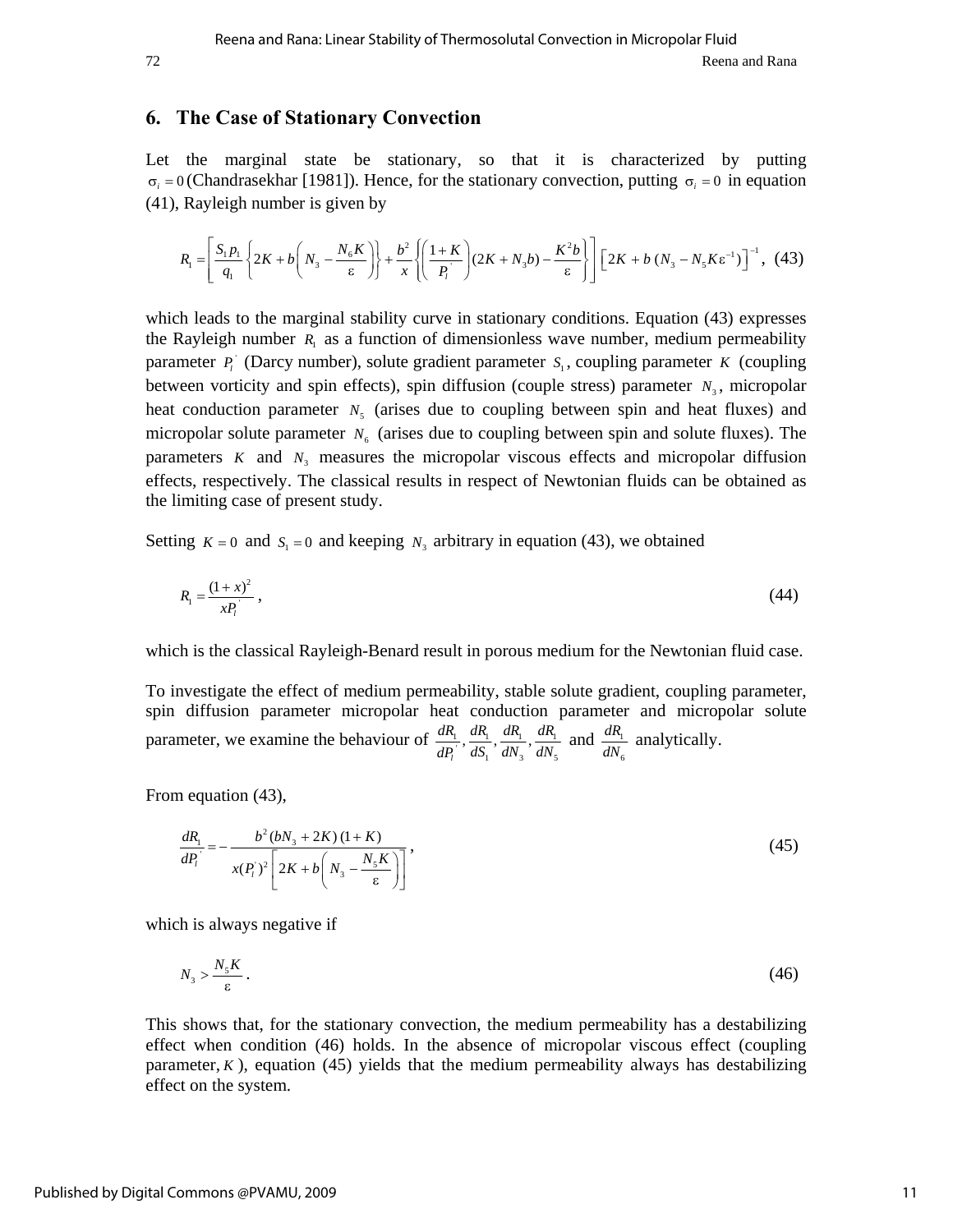It can easily be found from equation (43) that

$$
\frac{dR_1}{dS_1} = \frac{p_1 \left\{ 2K + b \left( N_3 - \frac{N_6 K}{\epsilon} \right) \right\}}{q_1 \left[ 2K + b \left( N_3 - \frac{N_5 K}{\epsilon} \right) \right]},
$$
\n(47)

which is always positive if

$$
N_3 > \max\left[\frac{N_6 K}{\varepsilon}, \frac{N_5 K}{\varepsilon}\right].
$$
 (48)

This shows the stabilizing effect of stable solute gradient when condition (48) holds. In the absence of micropolar viscous effect, equation (47) yields that the stable solute gradient always has a stabilizing effect. Equation (43) also gives

$$
\frac{dR_{\rm i}}{dK} = \frac{b^2 \left[ \frac{N_3 b^2}{P_{\rm i}} \left\{ \frac{N_5}{\epsilon} + N_3 \right\} + K \left( \frac{2}{P_{\rm i}} - \frac{b}{\epsilon} \right) \left\{ 2K + b \left( 2N_3 - \frac{N_5 K}{\epsilon} \right) \right\} + \frac{S_{\rm i} p_{\rm i}}{q_{\rm i}} \frac{N_3 x}{\epsilon} (N_5 - N_6) \right]}{x \left[ 2K + b \left( N_3 - \frac{N_5 K}{\epsilon} \right) \right]^2},\tag{49}
$$

which is always positive if

$$
\frac{1}{P_i} > \frac{b}{\varepsilon}, \ N_3 > \frac{N_s K}{\varepsilon}, \ \text{and} \ N_s > N_6. \tag{50}
$$

This indicates that coupling parameter has a stabilizing effect when condition (50) hold. Equation (49) also yields that  $(dR_1) / (dK)$  is always positive in the absence of micropolar solute parameter (coupling between spin and solute fluxes) and in a non-porous medium, implying thereby the stabilizing effect of coupling parameter. Thus, the salinity, the medium permeability and porosity have a significant role in developing the condition for the stabilizing behavior of coupling parameter.

It follows from equation (43) that

$$
\frac{dR_1}{dN_3} = -\frac{b^2 K \left[b^2 \left\{N_s + K(N_s - P_1)\right\} + \frac{S_1 P_1}{q_1} x P_1 (N_s - N_6)\right]}{\epsilon x P_1 \left[2K + b \left(N_s - \frac{N_s K}{\epsilon}\right)\right]^2},\tag{51}
$$

which is always negative if

$$
N_5 > P_i \quad \text{and} \quad N_5 > N_6,
$$

which implies that  $N_s > \max (P_i^+, N_s)$ . (52)

This shows that spin diffusion has a destabilizing effect when condition (52) holds. Equation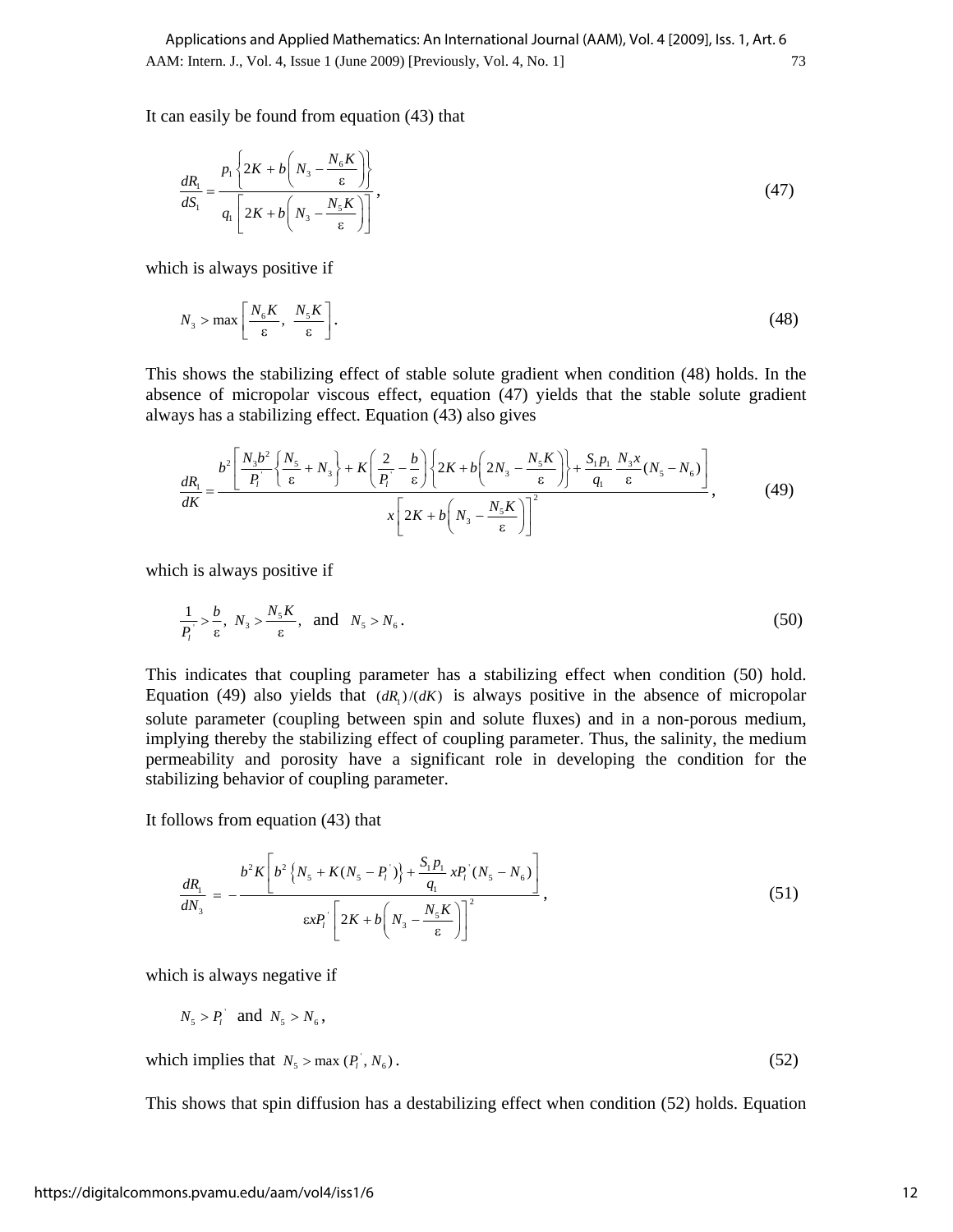(43) also gives

$$
\frac{dR_1}{dN_5} = \frac{Kb\left[\frac{S_1p_1}{q_1}\left\{2K + b\left(N_3 - \frac{N_6K}{\epsilon}\right)\right\} + \frac{1}{x}b\left\{\left(\frac{1+K}{p_i}\right)N_3b + \left(\frac{2K}{p_i}\right) + K^2\left(\frac{2}{p_i} - \frac{b}{\epsilon}\right)\right\}\right]}{\epsilon\left[2K + b\left(N_3 - \frac{N_5K}{\epsilon}\right)\right]^2},\tag{53}
$$

which is always positive if

$$
\frac{1}{P_i} > \frac{b}{\varepsilon}, \quad N_3 > \frac{N_6 K}{\varepsilon} \,. \tag{54}
$$

This gives that the micropolar heat conduction has a stabilizing effect when condition (54) holds. Equation (53) also yields that  $\frac{dN_1}{N_2}$ 5  $\frac{dR_1}{dN_5}$  is always positive in a non-porous medium, implying thereby the stabilizing effect of micropolar heat conduction parameter.

We can also find from equation (43) that

$$
\frac{dR_1}{dN_6} = -\frac{S_1 p_1}{q_1} \frac{bK}{\varepsilon} \left[ 2K + b \left( N_3 - \frac{N_5 K}{\varepsilon} \right) \right]^{-1},\tag{55}
$$

which is always negative if

$$
N_3 > \frac{N_5 K}{\varepsilon},\tag{56}
$$

implying thereby the destabilizing effect of micropolar solute parameter under condition (56).

Now, the critical thermal Rayleigh number for the onset of instability is determined numerically using Newton-Raphson method by the condition  $\frac{dR_1}{dx} = 0$ .

As a function of  $x$ ,  $R_1$  given by equation (43) attains its minimum when

$$
T_4x^4 + T_3x^3 + T_2x^2 + T_1x + T_0 = 0,
$$
\n<sup>(57)</sup>

where

$$
T_4 = DI, T_3 = 2DH, T_2 = \frac{S_1 p_1}{q_1} (HB - IA) + C(H - 2I) + 3D(H - I), T_1 = -2I(C + D)
$$

and

$$
T_0 = -H(C+D)\,
$$

where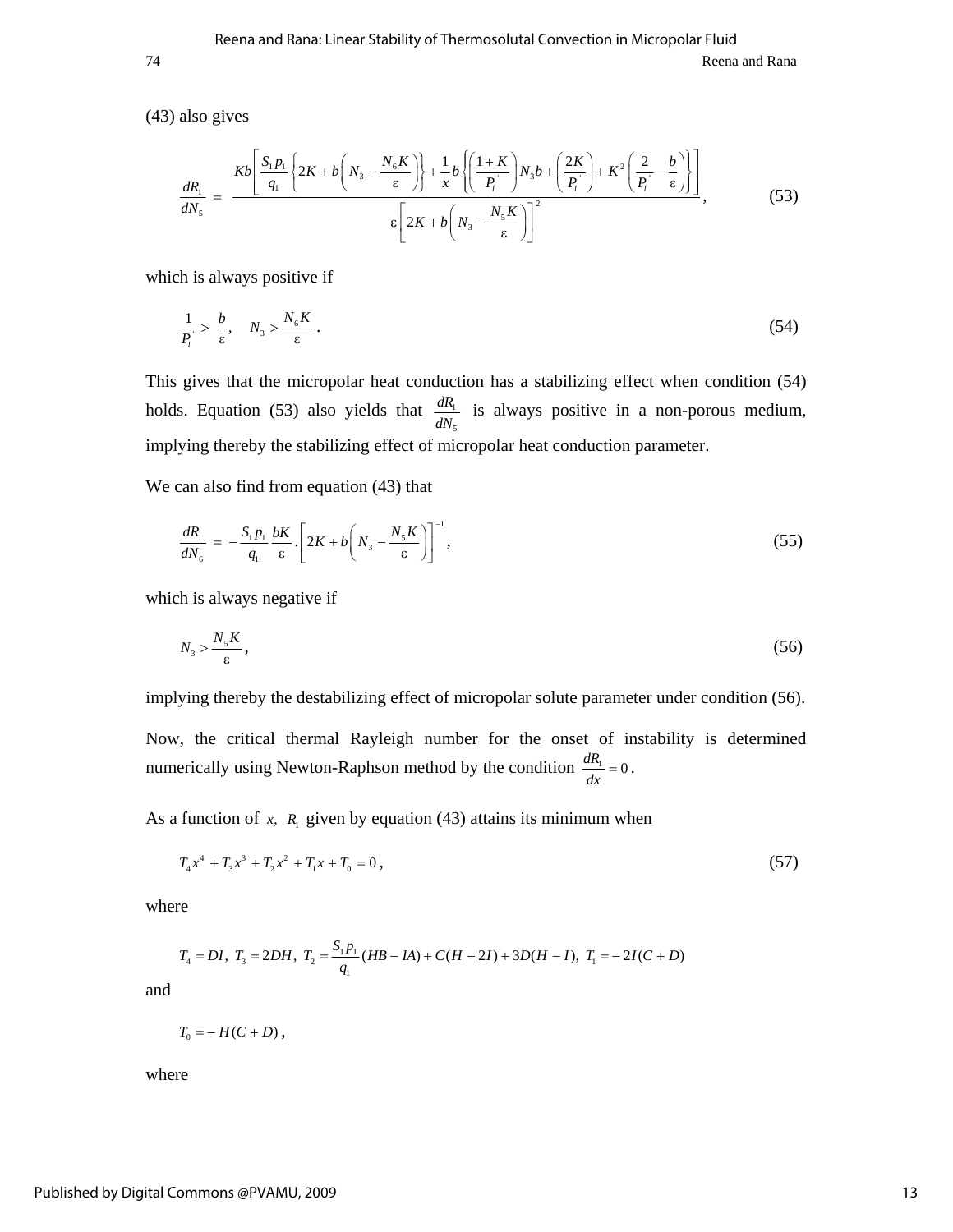$$
A = 2K + \left(N_3 - \frac{N_6 K}{\epsilon}\right),
$$
  
\n
$$
B = \left(N_3 - \frac{N_6 K}{\epsilon}\right),
$$
  
\n
$$
C = \left(\frac{1+K}{P_i}\right) 2K,
$$
  
\n
$$
D = \left(\frac{1+K}{P_i}\right) N_3 - \frac{K^2}{\epsilon},
$$
  
\n
$$
H = \left[2K + \left(N_3 - \frac{N_5 K}{\epsilon}\right)\right],
$$
  
\n
$$
I = \left(N_3 - \frac{N_5 K}{\epsilon}\right),
$$

with  $x<sub>c</sub>$  determined as a solution of equation (57), equation (43) will give the required critical thermal Rayleigh number  $(R_c)$  for various values of critical wave number  $(x_c)$ . The critical thermal Rayleigh number( $R_c$ ), depends on medium permeability  $P_i$ , stable solute gradient  $S_i$ and micropolar parameters  $K, N_3, N_5$  and  $N_6$ . The numerical values of critical thermal Rayleigh number  $(R_c)$  and critical wave number  $(x_c)$  determined for various values of  $P_i$ ,  $S_i$ and micropolar parameters  $K, N_3, N_5$  and  $N_6$  are given in Tables I-V and values of  $R_c$  are illustrated in figures 2-7. Here, in Figures 2 and 3, we have plotted the graphs for the critical thermal Rayleigh number  $R_c$  versus  $P_l$ <sup>'</sup> (for various values of solute parameter  $S_l$ ) and stable solute parameter  $S_i$  (for various values of  $P_i$ ), respectively, in the presence and absence of coupling parameter *K*. Figures 4-7 exhibit the plots of critical thermal Rayleigh number  $R_c$ versus micropolar parameters  $K, N_3, N_5$  and  $N_6$  for several values of  $P_i$ , respectively,

From Figure 2 and Table I, one may find that as  $P_i$  increases,  $R_c$  decreases and hence showing the destabilizing effect of the medium permeability. This behavior can also be observed in Figures 3-7 and Tables II-V. Figure 3 and Table I indicate the stabilizing behaviour of stable solute parameter  $S<sub>i</sub>$ , as the value of critical thermal Rayleigh number increases with the increase in the value of stable solute gradient parameter  $S<sub>i</sub>$ . This shows that the stable solute parameter postpones the onset of convection. This leads to laterally onset of convection instability. Also, it is obvious from Figures 2 and 3 that only for small values of *K*, the onset of convection is delayed. This shows that higher values of *R<sub>c</sub>* are needed for the onset of convection in the presence of  $K$ , hence justifying the stabilizing effect of the coupling parameter, which can also be observed from figure 4 and Table II.

Figures 4-7 represent the graphs of critical thermal Rayleigh number  $R_c$  versus micropolar parameters *K*,  $N_3$ ,  $N_5$  and  $N_6$ , respectively for various values of  $P_i$ . Figures 4 and 6 clearly show that critical thermal Rayleigh number  $R_c$  increases with increasing  $K$  and  $N_5$ , respectively, which can also be observed from Table II and Table IV, respectively, implying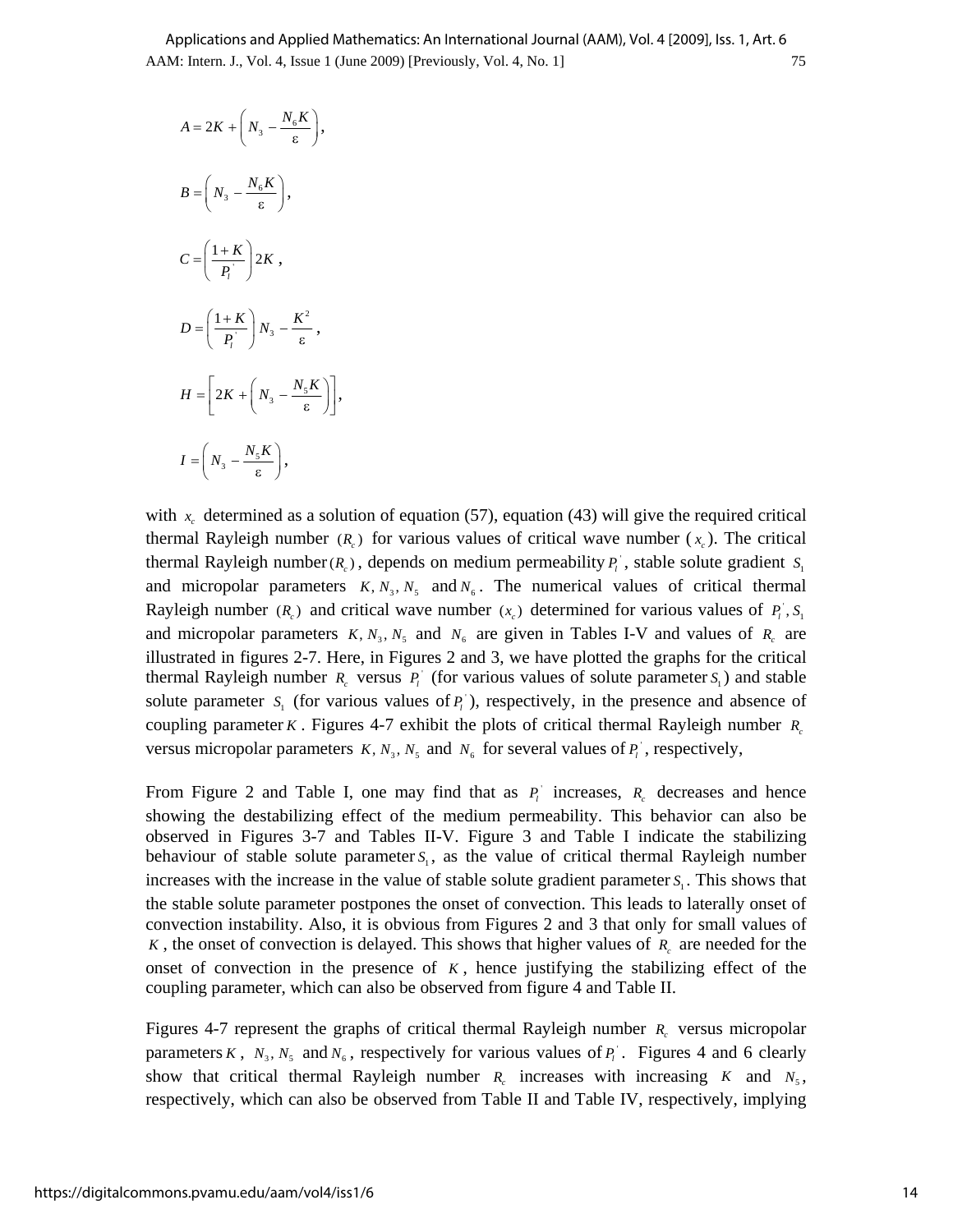thereby that the coupling parameter *K* and the micropolar heat conduction parameter  $N_5$  has a stabilizing effect in the presence of salinity. This leads to laterally onset of convection instability. Figures 5 and 7 indicates that the value of  $R_c$  decreases with increasing  $N_3$  and  $N<sub>6</sub>$  respectively, implying thereby the destabiizing behavior of spin diffusion (couple stress) parameter  $N_3$  and micropolar solute parameter  $N_6$  on the system. This leads to an early onset of convection. It can also observed from Tables III and V, respectively.

#### **7. Principle of Exchange of Stabilities**

Here, we investigate the possibility of oscillatory modes, if any, on stability problem due to the presence of medium permeability, micropolar parameters and solute gradient. Equating the imaginary parts of equation (41), we obtain

$$
\sigma_{i}\left[-\left(\frac{bE}{\varepsilon}\right)\left[bI_{1}(p_{1}+\varepsilon_{1})+Ep_{1}q_{1}\left\{\varepsilon I_{1}\left(\frac{1+K}{P_{i}}\right)+(2K+bN_{3})\right\}\right]\sigma_{i}^{2}\right]
$$

$$
+b^{2}E(p_{1}+q_{1})\left\{\left(\frac{1+K}{P_{i}}\right)(2K+bN_{3})-\frac{K^{2}b}{\varepsilon}\right\}+b^{3}\left\{I_{1}\left(\frac{1+K}{P_{i}}\right)+\frac{(2K+bN_{3})}{\varepsilon}\right\}
$$

$$
+\left(\frac{S_{1}p_{1}}{q_{1}}\right)x\left[bI_{1}+Ep_{1}\left\{2K+b\left(N_{3}-\frac{N_{6}K}{\varepsilon}\right)\right\}\right]
$$

$$
-xR_{1}\left\{bI_{1}+Eq_{1}\left\{2K+b\left(N_{3}-\frac{N_{5}K}{\varepsilon}\right)\right\}\right\}\right]=0.
$$
(58)

It is evident from equation (58) that  $\sigma_i$  may be either zero or non-zero, implies that the modes may be either non-oscillatory or oscillatory.

**Limiting Case:** In the absence of micropolar viscous effect ( $K = 0$ ), microinertia ( $I_1 = 0$ ) and solute gradient ( $S_1 = 0$ ,  $q_1 = 0$  and  $N_6 = 0$ ), we obtain the result as

$$
\sigma_i \left[ \frac{b}{\varepsilon} + \frac{Ep_i}{P_i} \right] = 0 \,. \tag{59}
$$

Here, the quantity inside the bracket is positive definite. Hence,

$$
\sigma_i = 0, \tag{60}
$$

which shows that the oscillatory modes are not possible and the principle of exchange of stabilities (PES) is satisfied for micropolar fluid heated from below, in the absence of micropolar viscous effect, microinertia and solute gradient. Thus, we conclude that the oscillatory modes are introduced due to the presence of the micropolar viscous effect, microinertia and solute gradient, which were non-existence in their absence.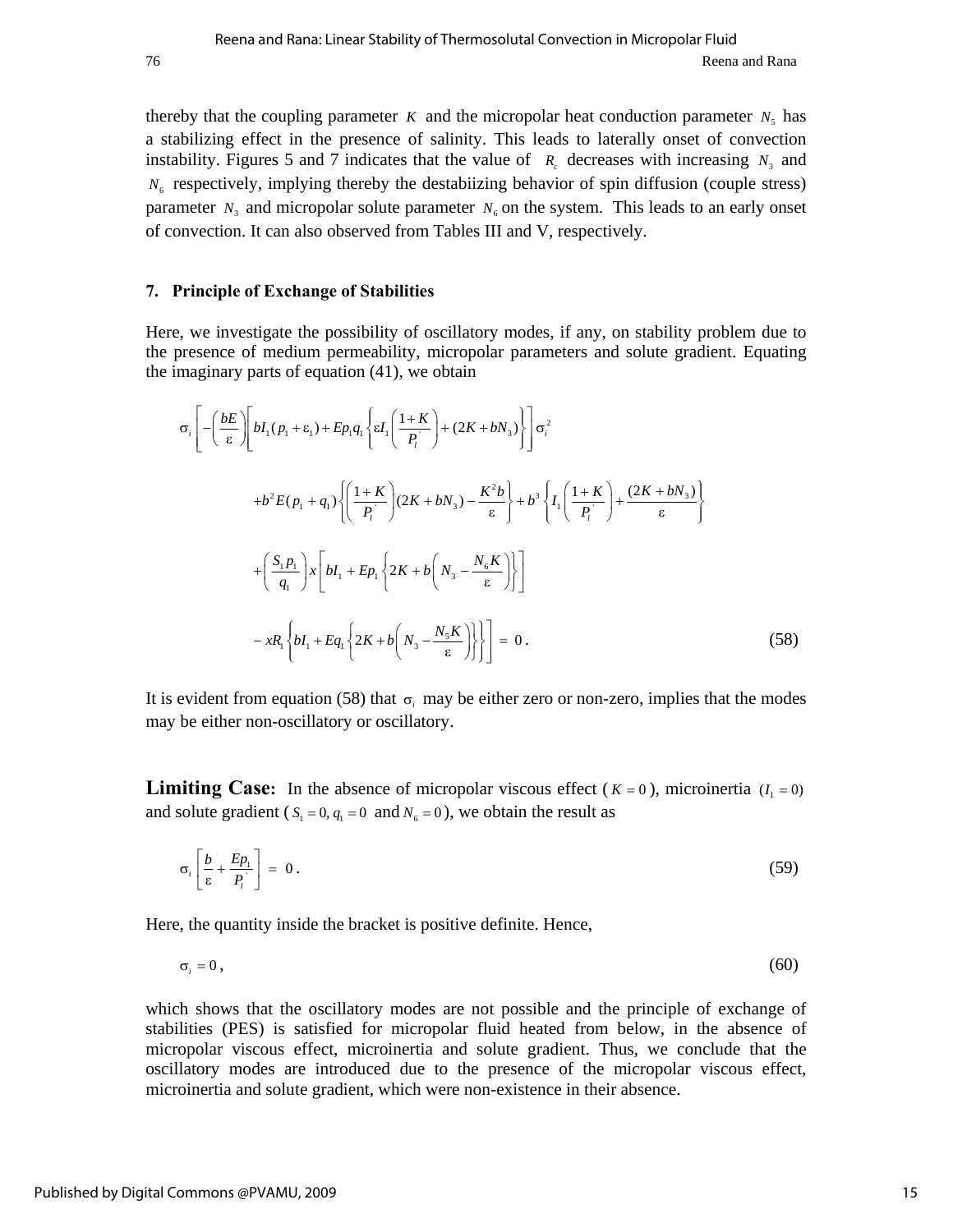### **8. The Case of Overstability**

In the present section, we have to find the possibility that the observed instability may really be overstability. Since  $\sigma$  is, in general, a complex constant, so we put  $\sigma = \sigma_r + i\sigma_i$ , where  $\sigma_r$ and  $\sigma_i$  are real. The marginal state is reached when  $\sigma_r = 0$ : If  $\sigma_r = 0$  implies  $\sigma_i = 0$ , one says that principle of exchange of stabiities (PES) is valid otherwise we have overstability and then  $\sigma = i\sigma_i$ , at marginal stability.

Equating real and imaginary parts of equation (41) and eliminating  $R_1$  between them, yields

$$
A_2 C_1^2 + A_1 C_1 + A_0 = 0, \tag{61}
$$

where,  $C_1 = \sigma_i^2$ .

$$
A_{2} = (Eq_{1})^{2} I_{1} \left[ \frac{1}{\varepsilon} \left\{ \frac{KN_{s}(Ep_{1})}{\varepsilon} + I_{1} \right\} b^{2} + \left\{ \frac{I_{1}(Ep_{1})(1+K)}{P_{1}} \right\} b \right]
$$
\n
$$
A_{1} = b^{4} \left[ \left( \frac{I_{1}}{\varepsilon} \right) \left\{ I_{1} + \left( \frac{N_{s}K}{\varepsilon} \right) (Ep_{1}) \right\} + N_{3} (Eq_{1})^{2} \left( N_{3} - \frac{N_{s}K}{\varepsilon} \right) \right]
$$
\n
$$
+ b^{3} \left[ (Ep_{1}) I_{1}^{2} \left( \frac{1+K}{P_{1}} \right) + \frac{I_{1}K^{2}}{\varepsilon} (Eq_{1})^{2} + \frac{2K}{\varepsilon} N_{3} (Eq_{1})^{2} \right]
$$
\n
$$
+ (Eq_{1})^{2} \left\{ \left( N_{3} - \frac{N_{s}K}{\varepsilon} \right) \frac{K}{\varepsilon} \left\{ 1 - (Ep_{1})K \right\} + \frac{1}{2} N_{3} \left( \frac{1+K}{P_{1}} \right) \left\{ (Ep_{1}) N_{3} - I_{1} \right\}
$$
\n
$$
+ \frac{1}{2} I_{1} \left( \frac{1+K}{P_{1}} \right) \left( N_{3} - \frac{2N_{s}K}{\varepsilon} \right) + \frac{1}{2} (Ep_{1}) \left( \frac{1+K}{P_{1}} \right) N_{3} \left( N_{3} - \frac{2N_{s}K}{\varepsilon} \right) \right\}
$$
\n
$$
+ b^{2} (Eq_{1})^{2} 2K \left[ (Ep_{1}) \left( \frac{1+K}{P_{1}} \right) \left( N_{3} - \frac{N_{s}K}{\varepsilon} \right) + \left( \frac{1+K}{P_{1}} \right) \left\{ (Ep_{1}N_{3} - I_{1}) + \left( \frac{1+K}{P_{1}} \right) I_{1} + \frac{K}{\varepsilon} \left\{ 2 - (Ep_{1})K \right\} \right\}
$$
\n
$$
+ b \left[ (Ep_{1})(Eq_{1})^{2} \left
$$

and the coefficient  $A_0$  being quite lengthy and not needed in the discussion of overstability, have not been written here. Since  $\sigma_i$  is real for overstability, the three values of  $C_1 = \sigma_i^2$  are positive. The sum of roots of equation (61) is  $-A_1/A_2$ , must be positive and if this is to be negative, then  $A_1 > 0$  and  $A_2 > 0$ . Since  $A_2 > 0$  (from equation (62)),  $A_1 > 0$  gives the sufficient conditions for non-existence of overstability.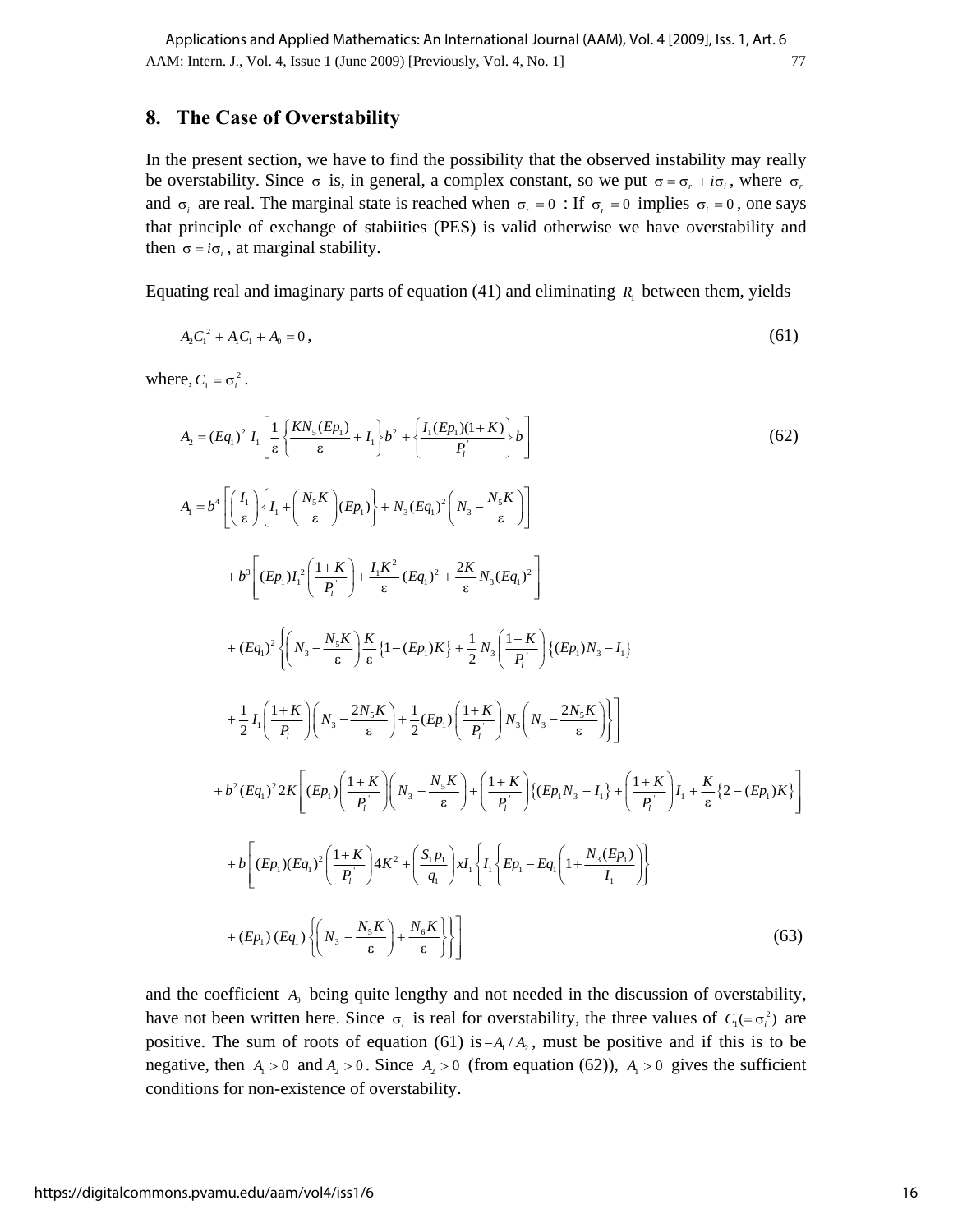78 Reena and Rana

It is clear from equation  $(63)$  that  $A<sub>1</sub>$  is positive if

$$
N_3 > \frac{2N_5K}{\epsilon}
$$
,  $Ep_1N_3 > I_1$ ,  $\frac{1}{Ep_1} > K$  and  $Ep_1 > Eq_1 \left\{1 + \frac{N_3(Ep_1)}{I_1}\right\}$ ,

which implies that

$$
N_3 > \max\left\{\frac{2KN_5}{\epsilon}, \frac{I_1}{(Ep_1)}\right\}, \frac{1}{K} > (Ep_1) \text{ and } K_T < K_T \left[\frac{1}{\left(1 + \frac{N_3(Ep_1)}{I_1}\right)}\right].
$$

Thus, for  $N_3 > \max\left\{\frac{2K N s}{\epsilon}, \frac{I_1}{(E p_1)\epsilon}\right\}$  $N_3 > \max \left\{ \frac{2KN_5}{\epsilon}, \frac{I_1}{(Ep_1)} \right\},$  $>$  max  $\left\{\frac{2KN_s}{\epsilon}, \frac{I_1}{(Ep_1)}\right\}, \frac{1}{K} > (Ep_1)$  and  $K_T < K_T$  $3($   $P_1$ 1 1  $K_T < K_T \sqrt{\frac{1}{1 + \frac{N_3(Ep_1)}{N_1}}}$  $\lt K_r$   $\left(\frac{1}{\left(1+\frac{N_3(Ep_1)}{I_1}\right)}\right)$ , overstability can not

occur and the principle of the exchange of stabilities is valid. Hence, the conditions mentioned above are the sufficient conditions for the non-existence of overstability, the violation of which does not necessarily imply the occurrence of overstability, whereas in the absence of micropolar parameters in non-porous medium, the above conditions, as expected, reduces to  $K_T < K_T$ , i.e., the thermal conductivity is less than the solute conductivity.

## **9. Discussion of Results and Conclusions**

The principal conclusions from the analysis of this paper are as follows:

- (i) The results show that for the case of stationary convection, the medium permeability has destabilizing effect under condition(46), whereas in the absence of micropolar viscous effect (coupling parameter), medium permeability always has destabilizing effect, as it is evident from equation(45). The solute gradient, coupling parameter and micropolar heat conduction parameter has a stabilizing effect under condition(s), (48), (50) and (54), respectively, whereas the spin diffusion parameter and micropolar solute parameter has a destabilizing effect under conditions, (52) and (56), respectively. In the absence of micropolar viscous effect, stable solute gradient always has the stabilizing effect on the system, whereas in the absence of micropolar solute parameter (coupling between spin and solute fluxes) and in a non-porous medium, coupling parameter has a stabilizing effect on the system. Here, we also observe that in a non-porous medium, the micropolar heat conduction always has a stabilizing effect.
- (ii) The critical thermal Rayleigh number and wave numbers for the onset of instability are also determined numerically (using Newton-Raphson method) and the sensitiveness of the critical Rayleigh number  $R_c$  to the changes in the medium permeability parameter,  $P_i$ <sup>*,*</sup> , stable solute gradient parameter  $S_i$ , micropolar fluid parameters *K*,  $N_3$ ,  $N_5$  and  $N_6$ is depicted graphically in figures 2-7. The effects of governing parameters on the stability of the system are discussed below:
	- Figure 2 and figure 3 demonstrate the influence of medium permeability parameter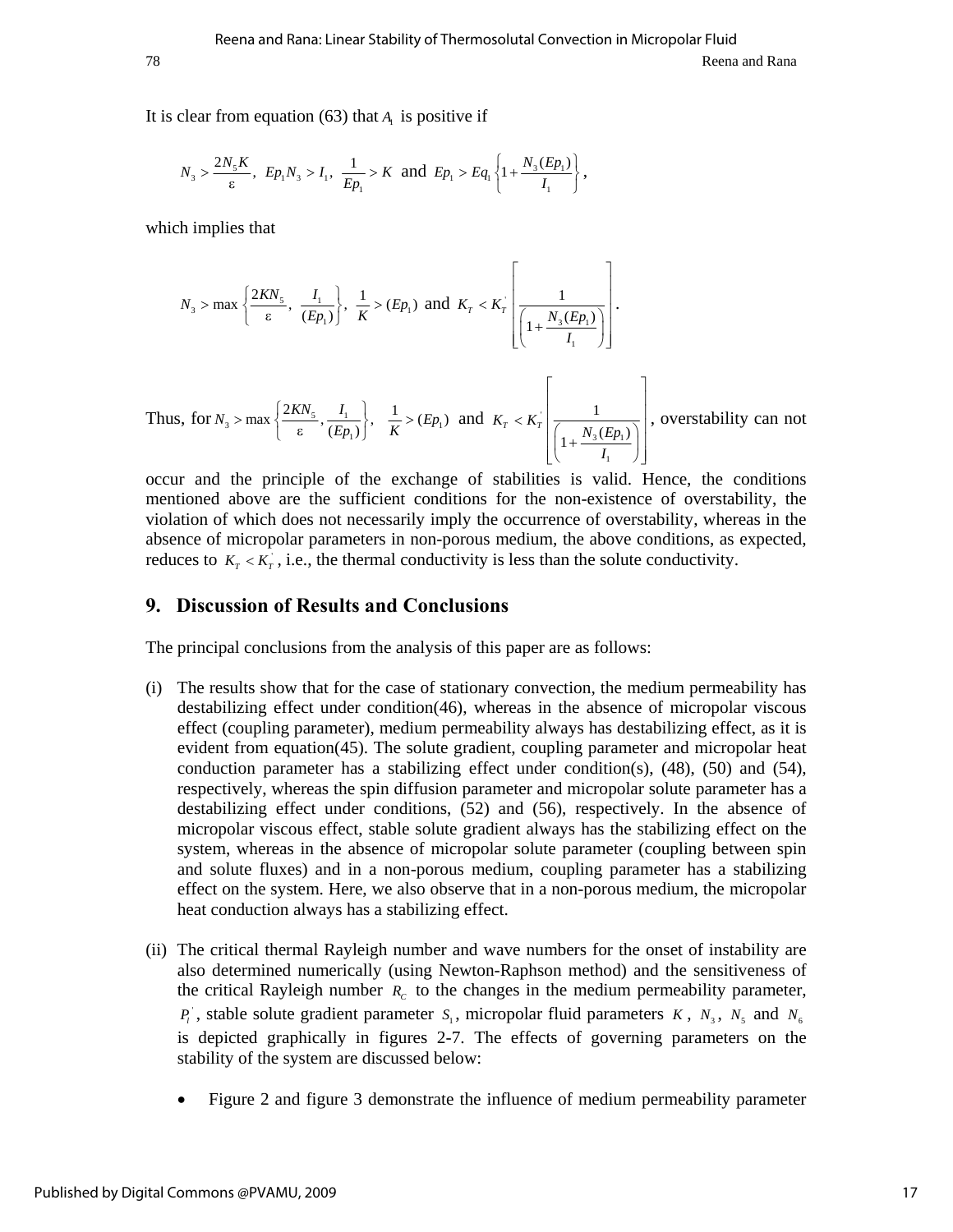(Darcy number),  $P_i$ , for various values of  $S_i$ , and solute gradient parameter,  $S_i$  for various values of  $P_i$ , in the presence and absence of the coupling parameter  $K$ . This can also be observed from Table I. Figure 2 illustrates, as  $P_i$  increases,  $R_c$  decreases implying thereby the destabilizing of medium permeability. This behavior can also be observed from figures 3-7. The physical explanations behind it is: "when the fluid layer is assumed to be flowing through an isotropic and homogeneous porous medium, then the medium permeability has the destabilizing effect. This is because, as medium permeability increases, the void space increases and as a result of this, the flow quantities perpendicular to the planes will clearly be increased. Thus, increase in heat transfer is responsible for early onset of convection. Hence, increasing  $P_i$  leads to decrease in  $R_c$ . Figure 3 indicates that the stable solute gradient has a stabilizing effect, as the critical Rayleigh number  $R_c$  increases with the increase in  $S_1$ . This shows that the stable solute gradient postpones the onset of convection. This can also be observed from the Table I. Also, it is observed from figure 2 and figure 3 that only for small values of *K* , onset of convection is delayed. This shows that higher values of  $R_c$  are needed for onset of convection in the presence of  $K$ , hence justifying the stabilizing effect of coupling parameter, which can also be observed from Figure 4 and Table II.

- Figure 4 illustrates the influence of coupling parameter *K* on critical thermal Rayleigh number  $R_c$  for various values of  $P_i$ . Figure 4 and Table II illustrates that the coupling parameter has a stabilizing effect. Clearly  $R_c$  increases with increasing *K* . As *K* increases, concentration of micro elements also increases, and as a result of this, a greater part of the energy of the system is consumed by these elements in developing gyrational (twist) velocities in the fluid, and as a result, onset of convection is delayed.
- Figure 5 represents the plot of critical thermal Rayleigh number  $R_c$  versus  $N_3$  for various values of  $P_i$ <sup>'</sup>. This graph exhibits a destabilizing effect of spin diffusion (couple stress) parameter on the system, as  $R_c$  decreases with increasing  $N_3$ . As  $N_3$ increases, the couple stress of the fluid increases, which causes the microrotation to decrease and makes the system more unstable. Nevertheless, the above phenomenon is true in porous or non-porous medium. This can also be observed in Table III.
- Figure 6 represents the plot of critical thermal Rayleigh number  $R_c$  versus  $N_5$  for various values of  $P_i$ . Figure 6 and Table IV illustrates that as  $N_5$  increases,  $R_c$ increases, implying thereby that micropolar heat conduction parameter has a stabilizing effect in the presence of salinity. When  $N<sub>5</sub>$  increases, the heat induced into the fluid due to microelements is also increased, thus reducing the heat transfer from the bottom to the top. The decrease in heat transfer is responsible for delaying the onset of instability. Thus, increasing  $N_5$  leads to increase in  $R_c$ . In other words,  $N_5$  stabilizes the flow.
- In Figure 7 and Table V, we have also looked into the effect of micropolar solute parameter  $(N_6)$  (arises due to the coupling between spin and solute fluxes). Figure 7 and Table V illustrate that as  $N_6$  increase,  $R_c$  decreases. In other words,  $N_6$ destabilizes the flow. This leads to the conclusion that micropolar solute parameter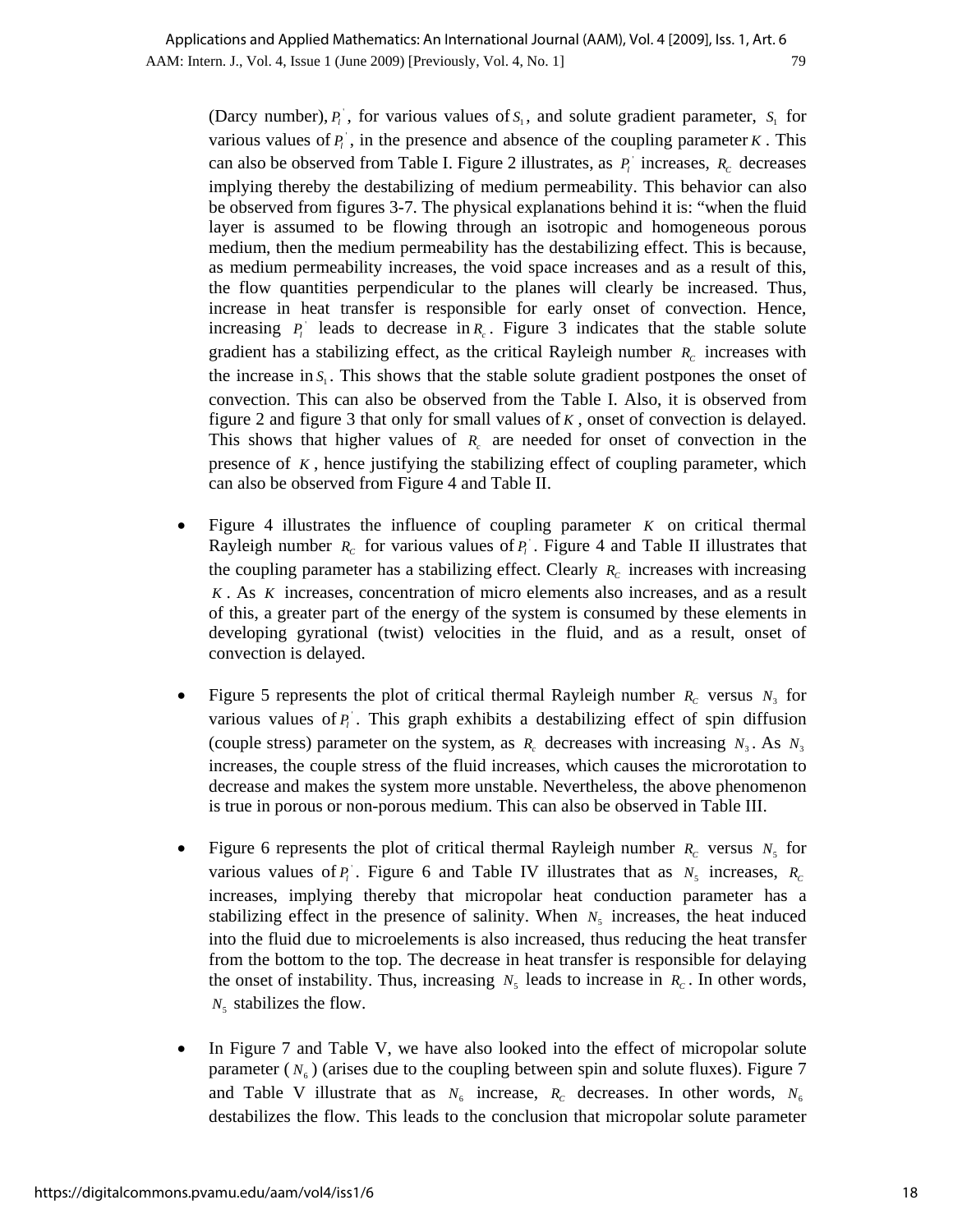leads to an early onset of convection in a micropolar fluid. Thus, the system is destabilized by micropolar solute parameter  $N_6$ .

(iii)The principle of exchange of stabilities is found to hold true for the micropolar fluid heated and soluted from below in the absence of micropolar viscous effect (coupling between vorticity and spin effect), micropolar inertia and solute gradient. Thus, oscillatory modes are introduced due to the presence of the micropolar viscous effect, microinertia and solute gradient, which were non-existence in their absence.

(iv) If 
$$
N_3 > \max \left\{ \frac{2KN_5}{\epsilon}, \frac{I_1}{(Ep_1)} \right\}, \frac{1}{Ep_1} > K
$$
 and  $K_T < K_T$   $\left\{ \frac{1}{\left\{ 1 + \frac{N_3(E_P_1)}{I_1} \right\}} \right\}.$ 

- (v) Overstability can not occur and the principle of the exchange of stabilities is valid. Hence, the above conditions are the sufficient conditions for the non-existence of overstability, the violation of which does not necessarily imply the occurrence of overstability. In the absence of micropolar parameters in non-porous medium, the above conditions, as expected, reduces to  $K_T < K_T$ , i.e., the thermal conductivity is less than the solute conductivity, which is in good agreement with the results obtained earlier by Sunil et al. (2007).
- (vi) Finally, from the above analysis, we conclude that the micropolar parameters and solute gradient have a deep effect on the double- diffusive convection in a micropolar fluid layer heated and soluted from below saturating a porous medium. The micropolar fluid stabilities do deserve a fresh look as related to microgravity environmental applications. It is hoped that the present work will be helpful for understanding more complex problems involving the various physical effects investigated in the present problem.

## *Acknowledgement*

One of the authors Smt. Reena is thankful to U.G.C. for awarding the Teacher Fellowship No. F.1-15 (T.F-15)/2006 (NRCB), dated 20.2.2006. The authors are also thankful to Prof. Sunil, Department of Applied Science, National Institute of Technology, Hamirpur, H.P. – 177 005 (India), for his valuable suggestions and moral support.

## **REFERENCES**

- Ahmadi, G. (1976). Stability of a micropolar fluid layer heated from below. Int. J. Engg. Sci. **14**, p: 81-89 .
- Bhattacharya, S.P. and Jena, S. K. (1983). On the stability of a hot layer of micropolar fluid. Int. J. Engg. Sci., **21**, p: 1019-1024.
- Brakke, M. K. (1955). Zone electrophoresis of dyes, proteins and viruses in density gradient columns of sucrose solutions. Arch. Biochem. Biophys. 55(1), p. 175-190.
- Chandrasekhar, S. (1981). *Hydrodynamic and Hydromagnetic Stability*. Dover Publication, New York.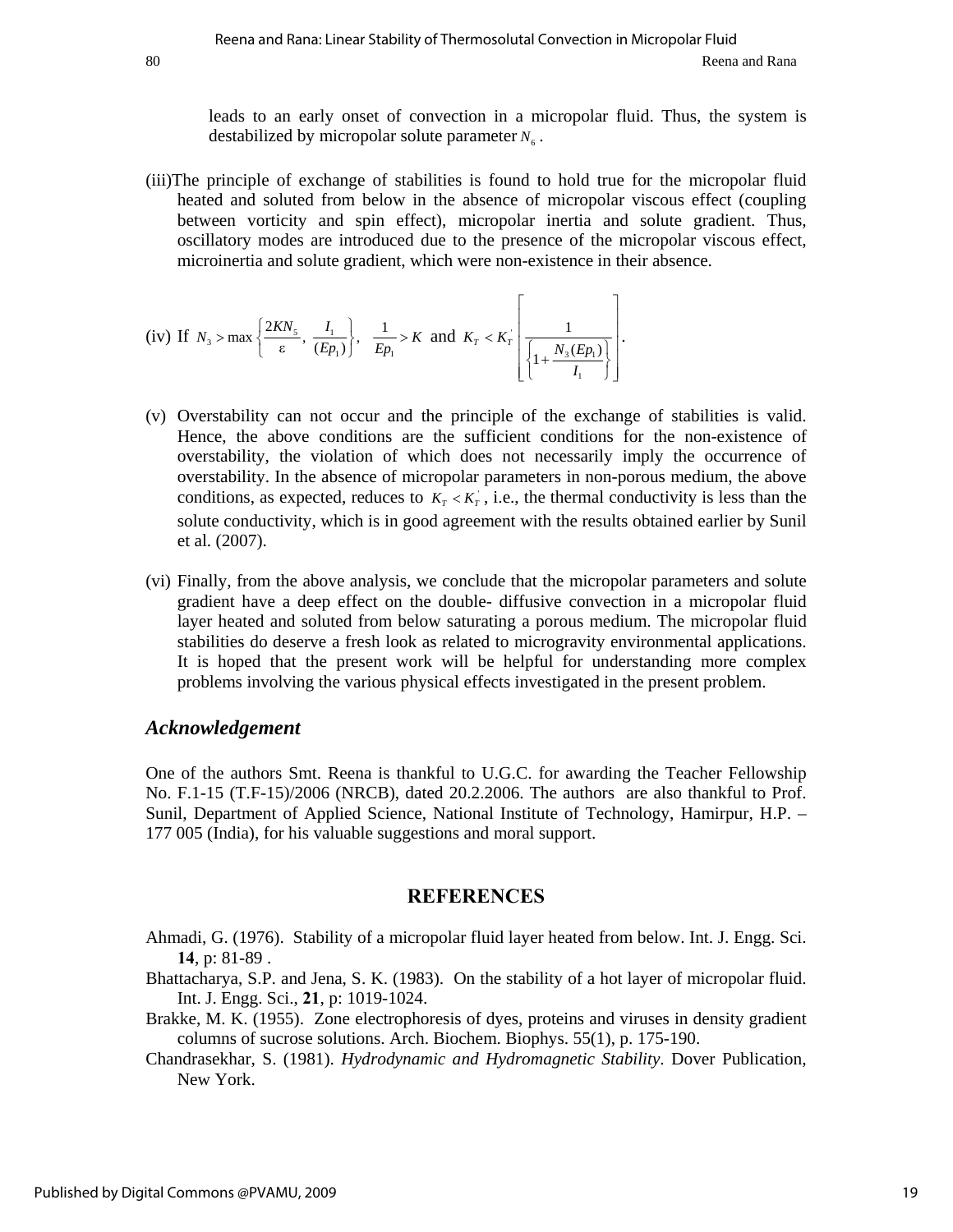AAM: Intern. J., Vol. 4, Issue 1 (June 2009) [Previously, Vol. 4, No. 1] 81 Applications and Applied Mathematics: An International Journal (AAM), Vol. 4 [2009], Iss. 1, Art. 6

- Datta, A.B. and Sastry, V.U.K.(1976). Thermal instability of a horizontal layer of micropolar fluid heated from below. Int. J. Engg. Sci, **14**, p. 631-637.
- Eringen, A.C. (1964). Simple microfluids. Int. J. Engg. Sci. **2**, p. 205-217.
- Eringen, A.C. (1966). Theory of micropolar fluids. J. Math. Mech., **16**, p. 1-18.
- Eringen, A.C. (1972). Theory of thermomicrofluids. J. Math. Anal. Appl., **38**, p. 480-496.
- Eringen, A.C. (1980). Theory of anisotropic micropolar fluids. Int. J. Engg. Sci. **18**, p. 5-17.
- Kazakia, Y. and Ariman, T. (1971). Heat conducting micropolar fluids, Rheol. Acta, **10**, p. 319-325.
- Labon, G. and Perez-Garcia, C. (1981). Convective instability of a micropolar fluid layer by the method of energy. Int. J. Engg. Sci, **19**, p. 1321-1329.
- Lapwood, E. R. (1948). Convection of a fluid in a porous medium. Proc. Comb. Phil. Soc., **44**, p. 508-521.
- Lukaszewicz, G. (1999). Micropolar fluids (Theory and applications). Birkhauser, Boston, p. 20-23.
- McDonnel, J. A. M. (1978). *Cosmic dust*. John Wiley & Sons, Toronto, p. 330.
- Mittal, R. and Rana, U.S. (2008). Thermal convection of rotating micropolar fluid in hydromagnetics saturating a porous medium. IJE Transactions A: Basics, **21**(4), p. 275- 296.
- Nield, D. A. and Bejan, A.(2006). *Convection in porous media*. Springer, New York, (Third Edition).
- O'Sullivan, M., Pruess, K. and Lippman, M. (2001). State of the art of geothermal reservoir simulation. Geothermics, **30**, p. 395-429 .
- Oldenburg, C. (1998). Pruess K., Layered thermohaline convection in hypersaline geothermal system. Transport in Porous Media, **33**, p. 29-63.
- Payne, L. E. and Straughan, B.(1989). Critical Rayleigh numbers for oscillatory and nonlinear convection in an isotropic thermomicropolar fluid. Int. J. Engg. Sci., **27**, p. 827- 836.
- Perez-Garcia, C. and Rubi, J. M. (1982). On the possibility of overstable motions of micropolar fluids heated from below. Int. J. Engg. Sci. **20**, 873-878.
- Perez-Garcia, C., Rubi, J. M. and Casas-Vazqu, J. (1981). On the stability of micropolar fluids. J. Non Equilibria, Thermodyn, **6***,* p. 65-78.
- Rama, Rao K. V. (1980). Thermal instability in a micropolar fluid layer subject to a magnetic field. Int. J. Engg. Sci., **18**, p. 741-750.
- Reena, and Rana, U.S. (2008a). Stability of micropolar rotating fluids permeated with variable gravity field in porous medium with thermal effects. Int. J. Essential Sciences, 2  $(1)$  (in press).
- Reena, and Rana, U.S. (2008b). Thermosolutal convection of micropolar rotating fluids saturating a porous medium. Int. J. of Engineering, Iran (accepted for publication).
- Sharma, R.C. and Gupta, U. (1995). Thermal convection in micropolar fluids in porous medium. Int. J. Engg. Sci., **33**, 11, p. 1887-1892.
- Sharma, R.C. and Kumar, P.(1997). On micropolar fluids heated from below in hydromagnetics in porous medium. Czech. J. Phys., **47**, p. 637-647.
- Sharma, R.C. and. Kumar, P. (1998). Effect of rotation on thermal convection in micropolar fluids in porous medium. Ind. J. Pure Appl. Math. **29**, p.95-104.
- Sharma, R.C. and Kumar, P. (1995). On micropolar fluids heated from below in hydromagnetics. J. Non Equilibria Thermodyn, **20***,* p. 150-159.
- Sharma, V. and Sharma, S. (2000). Thermosolutal convection of micropolar fluids in hydromagnetics in porous medium. Ind. J. Pure Appl. Math., **31**(10), p. 1353-1367.
- Shirtcliffe, T. G. L. (1964). Lake Bonney Antarctica Cause of elevated temperatures. J. Geophys. Res., **69** (24), p. 5257-5286.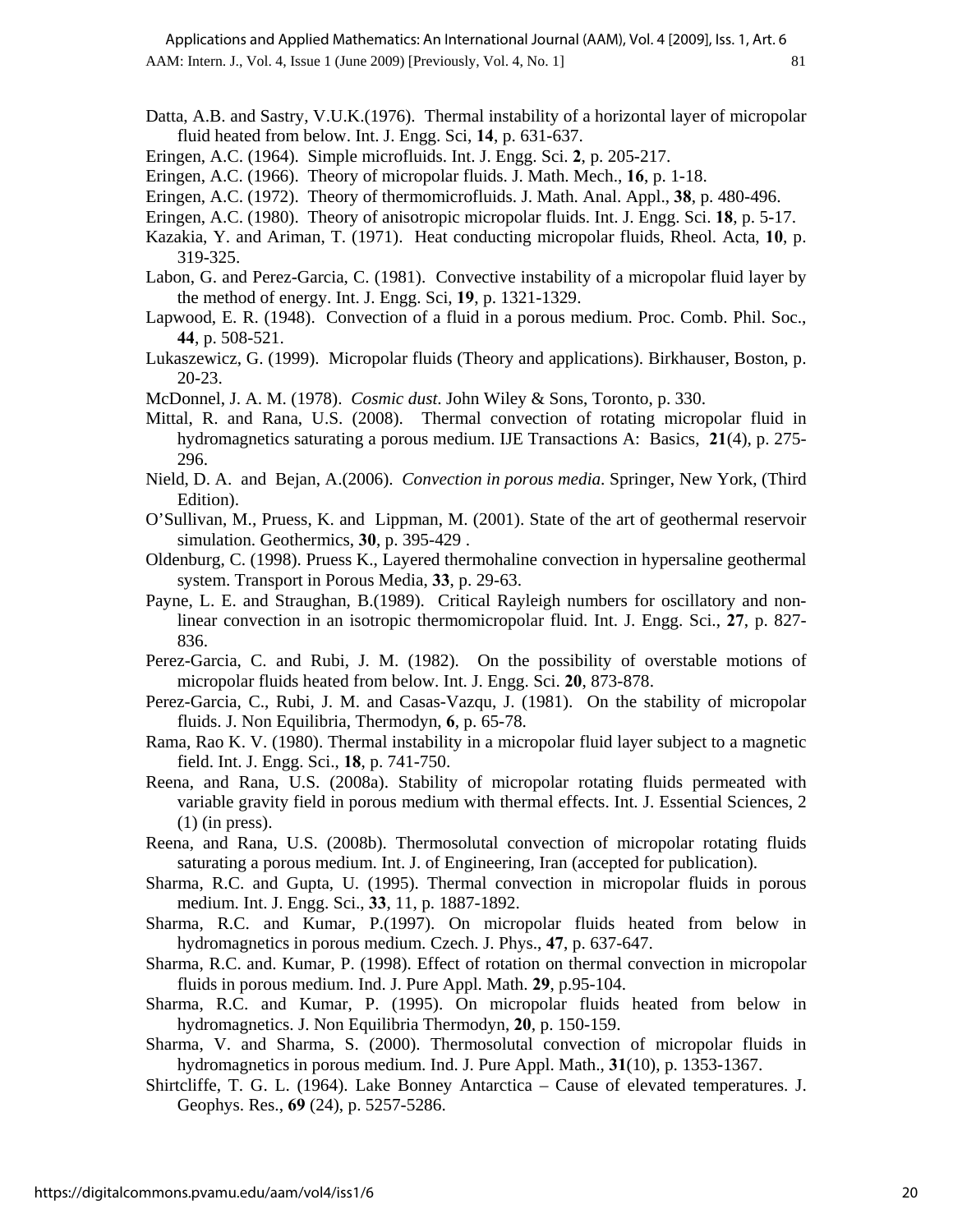- Siddheshwar P. G. and Krishna C.V.S.(2003). Linear and non-linear analysis of convection in a micropolar fluid occupying a porous medium, Int. J. Non-linear mechanics, **38**, p: 1561-1571.
- Sunil, Sharma A., Bharti P. K. and Shandil R. G. (2007a). Linear stability of doublediffusive convection in a micropolar ferromagnetic fluid saturating a porous medium, Int. J. Mechanical Sciences, **49**, p: 1047-1059.
- Sunil, Prakash C. and Bharti P. K. (2007b) Double diffusive convection in a micropolar ferromagnetic fluid, Appl. Maths. and Computation, **189**, p: 1648-1661.
- Sunil, Sharma A., Bharti P. K. and Shandil R. G.(2006). Effect of rotation on a layer of micropolar ferromagnetic fluid heated from below saturating a porous medium, Int. J. Engg. Sci. **44**, p: 683-698.
- Sunil, Sharma D., Sharma R. C. (2005). Thermosolutal convection in a ferromagnetic fluid saturating a porous medium, Journal of Porous Media, **8**(4), p: 393-408 .
- Sunil, Bharti P. K. and Sharma R.C. (2004). Thermosolutal convection in ferromagnetic fluid, Archives of Mechanics, **56**(2), p: 117-135.
- Tabor H. and. Matzs R.(1965). A status report on a solar pond project, Solar Energy, **9**( 4), p: 177-182.
- Veronis G. (1965). On finite amplitude instability in thermohaline convection, J. Marine Res., **23**, p: 1-17.
- Walker K. and Honsy G. H. (1977). A note on convective instabilities in Bousinnesq fluids and porous media, J. Heat Transfer, ASME, **99**, p: 338-339.
- Wooding R. A. (1960). Rayleigh instability of a thermal boundary layer in flow through a porous medium, J. Fluid. Mech. **9**, p: 183-192.

| $\sim$ $\sim$ $\sim$ |              |                |                         |                |          |               |          |                 |          |               |          |
|----------------------|--------------|----------------|-------------------------|----------------|----------|---------------|----------|-----------------|----------|---------------|----------|
| S <sub>1</sub>       | $\cal K$     | $P_i = 0.001$  |                         | $P_1 = 0.002$  |          | $P_i = 0.003$ |          | $P_{1} = 0.004$ |          | $P_1 = 0.005$ |          |
|                      |              | $x_c$          | $R_c$                   | $x_c$          | $R_{c}$  | $x_c$         | $R_c$    | $x_c$           | $R_c$    | $x_c$         | $R_c$    |
| 5                    | 0.2          | 0.9900621      | 5827.708                | 0.9891670      | 3187.761 | 0.9882728     | 2307.779 | 0.9873794       | 1867.767 | 0.9864871     | 1603.791 |
|                      | $\mathbf{0}$ | 1              | 4500                    | -1             | 2500     | $\mathbf{1}$  | 1833.333 | -1              | 1500     | 1             | 1300     |
|                      | 0.2          | 0.9891644      | 6375.683                | 0.9873742      | 3735.734 | 0.9855881     | 2855.747 | 0.9838057       | 2415.752 | 0.9820272     | 2151.753 |
| 10                   | $\Omega$     | 1              | 5000                    | -1             | 3000     | $\mathbf{1}$  | 2333.234 | 1               | 2000     | -1            | 1800     |
| 15                   | 0.2          | 0.9882675      | 6923.656                | 0.9855854      | 4283.701 | 0.9829122     | 3403.709 | 0.9802478       | 2963.708 | 0.9775920     | 2699.704 |
|                      | $\Omega$     | $\mathbf{1}$   | 5500                    | -1             | 3500     | 1             | 2833.334 | 1               | 2500     | -1            | 2300     |
|                      | 0.2          | 0.9873717      | 7471.627                | 0.9838006      | 4831.664 | 0.9802454     | 3951.664 | 0.9767057       | 3511.656 | 0.9731818     | 3247.644 |
| 20                   | $\Omega$     | $\mathbf{1}$   | 6000                    | -1             | 4000     | $\mathbf{1}$  | 3333.334 | -1              | 3000     | -1            | 2800     |
|                      | 0.2          | 0.9864768      | 8019.595                | 0.9820198      | 5379.622 | 0.9775874     | 4499.615 | 0.9731796       | 4059.595 | 0.9887962     | 3795.574 |
| 25                   | $\Omega$     | $\overline{1}$ | 6500                    | $\overline{1}$ | 4500     | $\mathbf{1}$  | 3833.334 | -1              | 3500     | -1            | 3300     |
|                      | 0.2          | 0.9855829      | 8567.56<br>$\mathbf{1}$ | 0.980243       | 5927.576 | 0.9749384     | 5047.556 | 0.9696693       | 4607.526 | 0.9644358     | 4343.493 |
| 30                   | $\mathbf{0}$ | 1              | 7000                    | -1             | 5000     | 1             | 4333.334 | 1               | 4000     | -1            | 3800     |

Table I. Critical thermal Rayleigh numbers and wave numbers of the unstable modes at marginal instability for the onset of stationary convection for various values of medium permeability parameter  $(P_i)$  and stable solute gradient parameter  $(S_i)$ .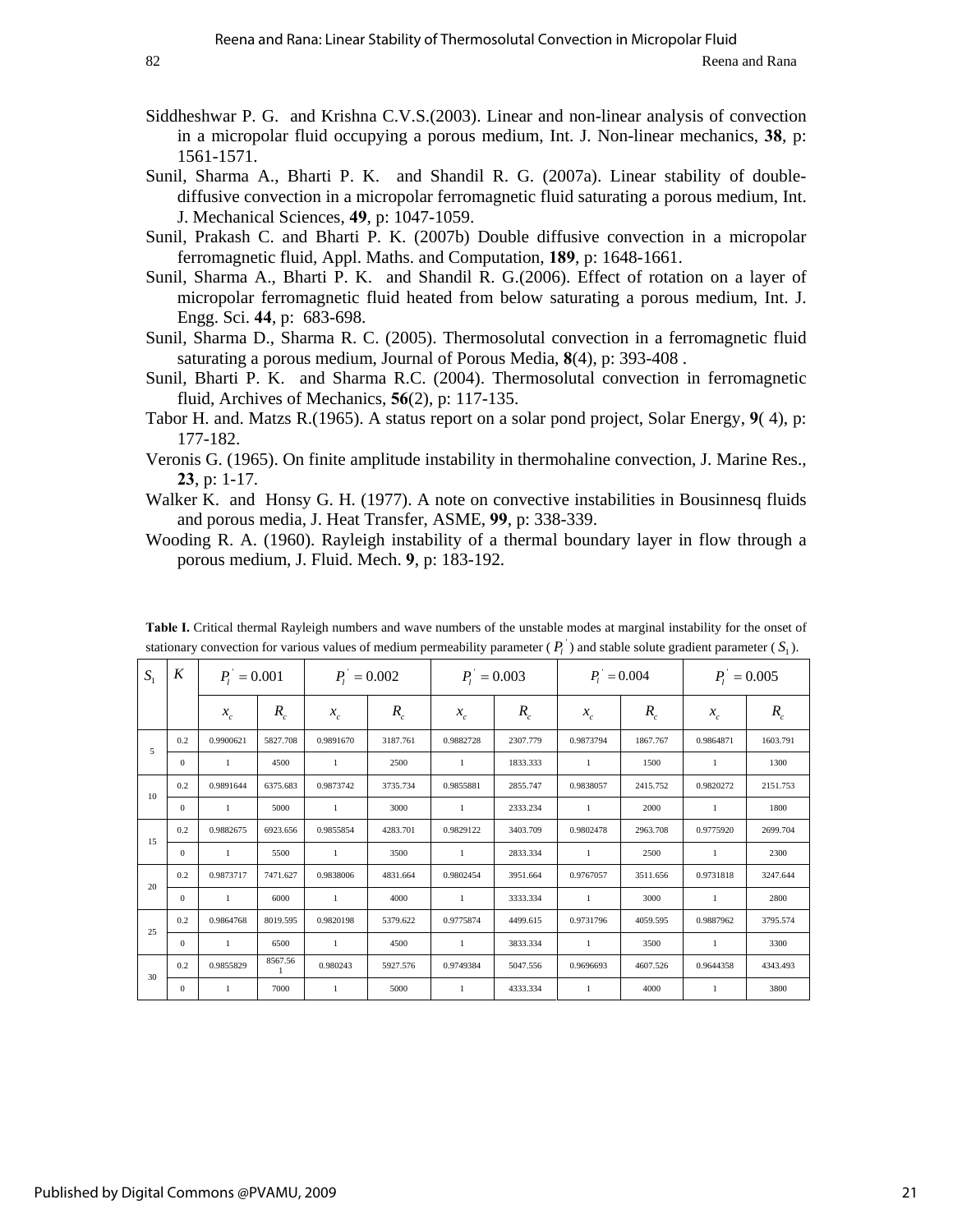

**Figure 2.** Marginal instability curve for variation of critical thermal Rayleigh numbers  $(R_c)$  versus medium permeability parameter ( $P_i$ ) for  $\varepsilon = 0.5$ ,  $p_1 = 1$ ,  $q_1 = 0.01$ ,  $N_3 = 2$ ,  $N_5 = 0.5$ ,  $N_6 = 0.02$  and (i)  $K = 0.2$ , (ii)  $K = 0$ .



**Figure 3.** Marginal instability curve for variation of critical thermal Rayleigh numbers  $(R_c)$  versus stable solute gradient parameter (  $S_1$ ) for  $\varepsilon = 0.5$ ,  $p_1 = 1$ ,  $q_1 = 0.01$ ,  $N_3 = 2$ ,  $N_5 = 0.5$ ,  $N_6 = 0.02$  and (i)  $K = 0.2$  and (ii)  $K = 0$ .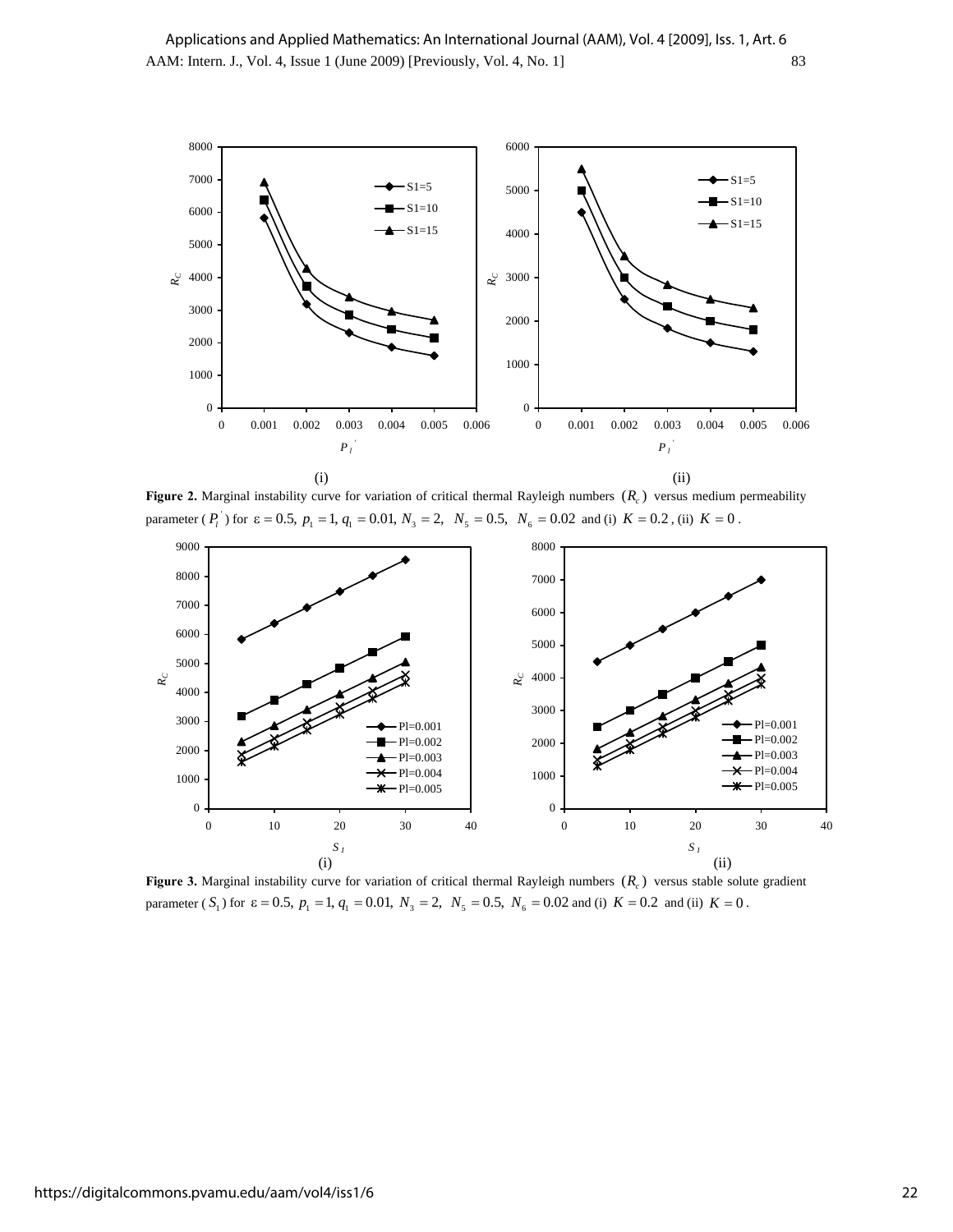| K   | $= 0.001$ |          | $= 0.003$   |          | $= 0.005$   |          | $= 0.007$   |          | $= 0.009$ |          |
|-----|-----------|----------|-------------|----------|-------------|----------|-------------|----------|-----------|----------|
|     | $x_c$     | R        | $\lambda_c$ | R        | $\lambda_c$ |          | $\lambda_c$ |          | $x_c$     |          |
| 0.2 | 0.9900621 | 5827.708 | 0.9882728   | 2307.778 | 0.9864871   | 1603.791 | 0.9847051   | 1302.081 | 0.982927  | 1134.463 |
| 0.3 | 0.9789272 | 6550.959 | 0.9754362   | 2564.664 | 0.971961    | 1767.397 | 0.9685016   | 1425.706 | 0.9650578 | 1235.873 |
| 0.4 | 0.9647086 | 7313.177 | 0.9593234   | 2834.387 | 0.9539795   | 1938.608 | 0.9486771   | 1554.687 | 0.9434161 | 1341.387 |
| 0.5 | 0.9480924 | 8113.607 | 0.940791    | 3116.639 | 0.9335746   | 2117.2   | 0.9264419   | 1688.837 | 0.9193926 | 1450.833 |
| 0.6 | 0.9296985 | 8951.288 | 0.9205851   | 3411.039 | 0.9116142   | 2302.907 | 0.9027861   | 1827.935 | 0.8940991 | 1564.017 |
| 0.7 | 0.9100889 | 9825.071 | 0.8993441   | 3717.142 | 0.8888169   | 2495.423 | 0.8785041   | 1971.736 | 0.868402  | 1680.727 |
| 0.8 | 0.8897531 | 10733.64 | 0.8776071   | 4034.453 | 0.8657635   | 2694.421 | 0.8542142   | 2119.983 | 0.8429528 | 1800.745 |

**Table II.** Critical thermal Rayleigh numbers and wave numbers of the unstable modes at marginal instability for the onset of stationary convection for various values of coupling parameter ( *K* ).



**Figure 4.** Marginal instability curve for variation of critical thermal Rayleigh numbers  $(R_c)$  versus coupling parameter (*K*) for  $\varepsilon = 0.5$ ,  $p_1 = 1$ ,  $q_1 = 0.01$ ,  $S_1 = 5$ ,  $N_3 = 2$ ,  $N_5 = 0.5$ ,  $N_6 = 0.02$ .

| $N_{\rm o}$ | $= 0.001$ |          | $P_1 = 0.003$    |          | $= 0.005$ |          | $P_1 = 0.007$ |                  | $= 0.009$ |             |
|-------------|-----------|----------|------------------|----------|-----------|----------|---------------|------------------|-----------|-------------|
|             | $x_c$     | $R_c$    | v<br>$\lambda_c$ | $R_{c}$  | $x_{c}$   | R.       | $x_{c}$       | $\boldsymbol{R}$ | $x_c$     | $R_{\rm c}$ |
| 2           | 0.9900621 | 5827.708 | 0.9882728        | 2307.779 | 0.9864871 | 1603.791 | 0.9847051     | 1302.081         | 0.982927  | 1134.463    |
| 4           | 0.9973855 | 5563.912 | 0.9969123        | 2203.916 | 0.9964392 | 1531.917 | 0.9959665     | 1243.917         | 0.9954939 | 1083.917    |
| 6           | 0.9988182 | 5475.945 | 0.9986042        | 2169.279 | 0.9983902 | 1507.946 | 0.9981762     | 1224.518         | 0.9979622 | 1067.057    |
| 8           | 0.9993298 | 5431.961 | 0.9992082        | 2151.96  | 0.9990869 | 1495.96  | 0.9989654     | 1214.817         | 0.9988439 | 1058.626    |
| 10          | 0.9995689 | 5405.569 | 0.9994907        | 2141.568 | 0.9994126 | 1488.768 | 0.9993344     | 1208.997         | 0.9992564 | 1053.568    |
| 12          | 0.9996996 | 5387.973 | 0.9996451        | 2134.64  | 0.9995907 | 1483.973 | 0.9995362     | 1205.116         | 0.9994818 | 1050.196    |
| 14          | 0.9997788 | 5375.406 | 0.9994907        | 2141.568 | 0.9996986 | 1480.549 | 0.9996584     | 1202.344         | 0.9996184 | 1047.787    |

**Table III.** Critical thermal Rayleigh numbers and wave numbers of the unstable modes at marginal instability for the onset of stationary convection for various values of spin diffusion parameter ( $N<sub>3</sub>$ ).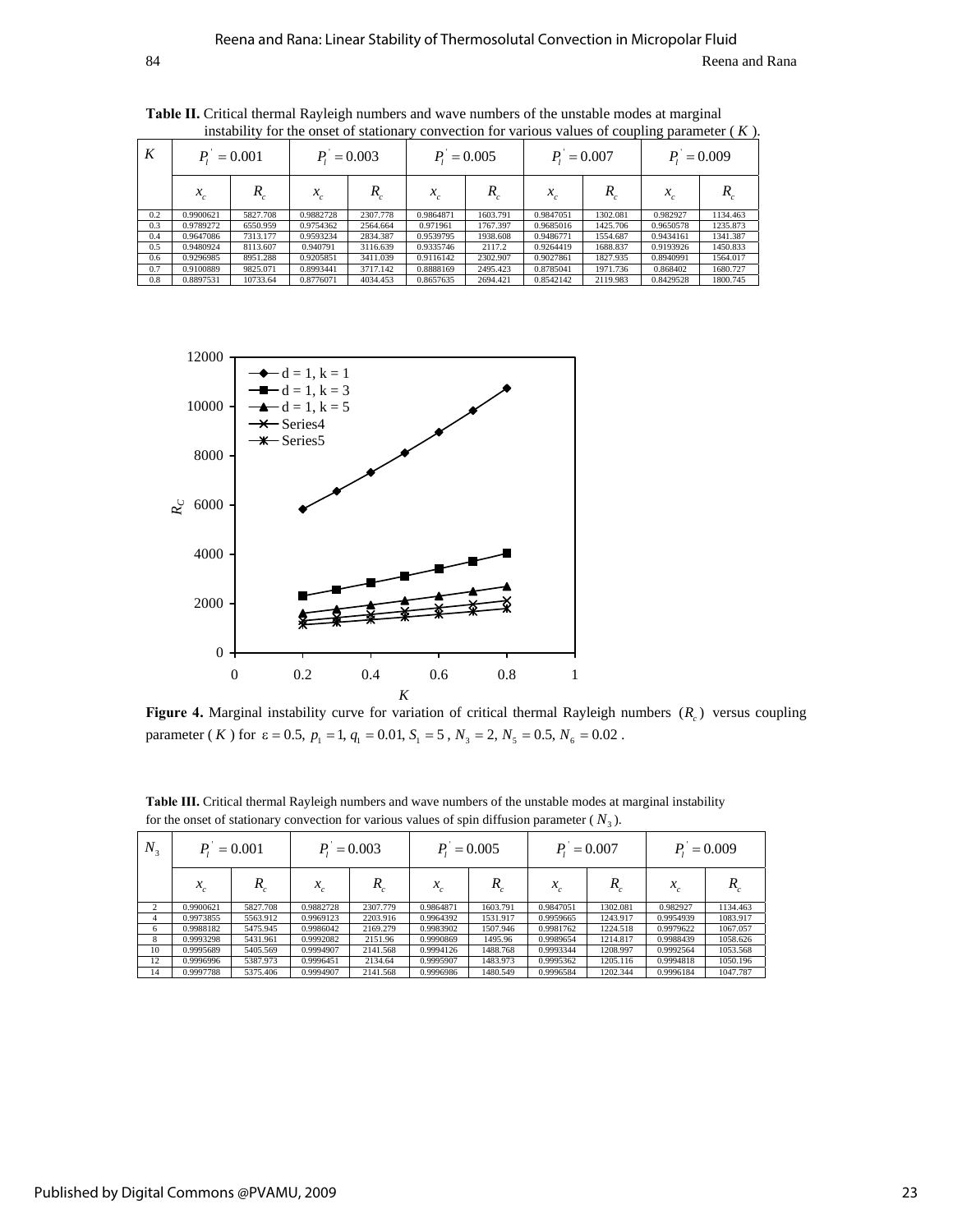

**Figure 5.** Marginal instability curve for variation of critical thermal Rayleigh numbers  $(R_c)$  versus micropolar spin diffusion parameter ( $N_3$ ) for  $\varepsilon = 0.5$ ,  $p_1 = 1$ ,  $q_1 = 0.01$ ,  $K = 0.2$ ,  $S_1 = 5$ ,  $N_5 = 0.5$ ,  $N_6 = 0.02$ .

Table IV. Critical thermal Rayleigh numbers and wave numbers of the unstable modes at marginal instability for the onset of stationary convection for various values of micropolar heat conduction parameter ( $N<sub>5</sub>$ ).

| $N_{\rm s}$ | $P_1 = 0.001$ |          | $P_1 = 0.002$ |          | $P_1 = 0.003$ |          | $P_1 = 0.004$ |          | $P_1 = 0.005$ |          |
|-------------|---------------|----------|---------------|----------|---------------|----------|---------------|----------|---------------|----------|
|             | $x_c$         | $R_c$    | $x_{c}$       | $R_c$    | $x_{c}$       | $R_c$    | $x_{c}$       | $R_{c}$  | $x_{c}$       | $R_c$    |
| 0.08        | 0.9985572     | 5376.235 | 0.9984554     | 2940.81  | 0.9983535     | 2129.003 | 0.9982516     | 1723.099 | 0.9981497     | 1479.556 |
| 0.1         | 0.9981809     | 5396.144 | 0.9980437     | 2951.701 | 0.9979064     | 2136.887 | 0.9977692     | 1729.48  | 0.997632      | 1485.036 |
| 0.5         | 0.9900621     | 5827.708 | 0.989167      | 3187.761 | 0.9882728     | 2307.779 | 0.9873794     | 1867.787 | 0.9864871     | 1603.791 |
| 1.0         | 0.9780351     | 6474.653 | 0.976033      | 3541.612 | 0.9740359     | 2563.928 | 0.9720438     | 2075.082 | 0.9700567     | 1781.773 |
| 1.5         | 0.9632612     | 7282.479 | 0.9599268     | 3983.413 | 0.9566071     | 2883.712 | 0.9533022     | 2333.852 | 0.9500122     | 2003.927 |
| 2.0         | 0.9446994     | 8319.34  | 0.9397376     | 4550.386 | 0.9348109     | 3294.033 | 0.9299194     | 2665.83  | 0.9250629     | 2288.888 |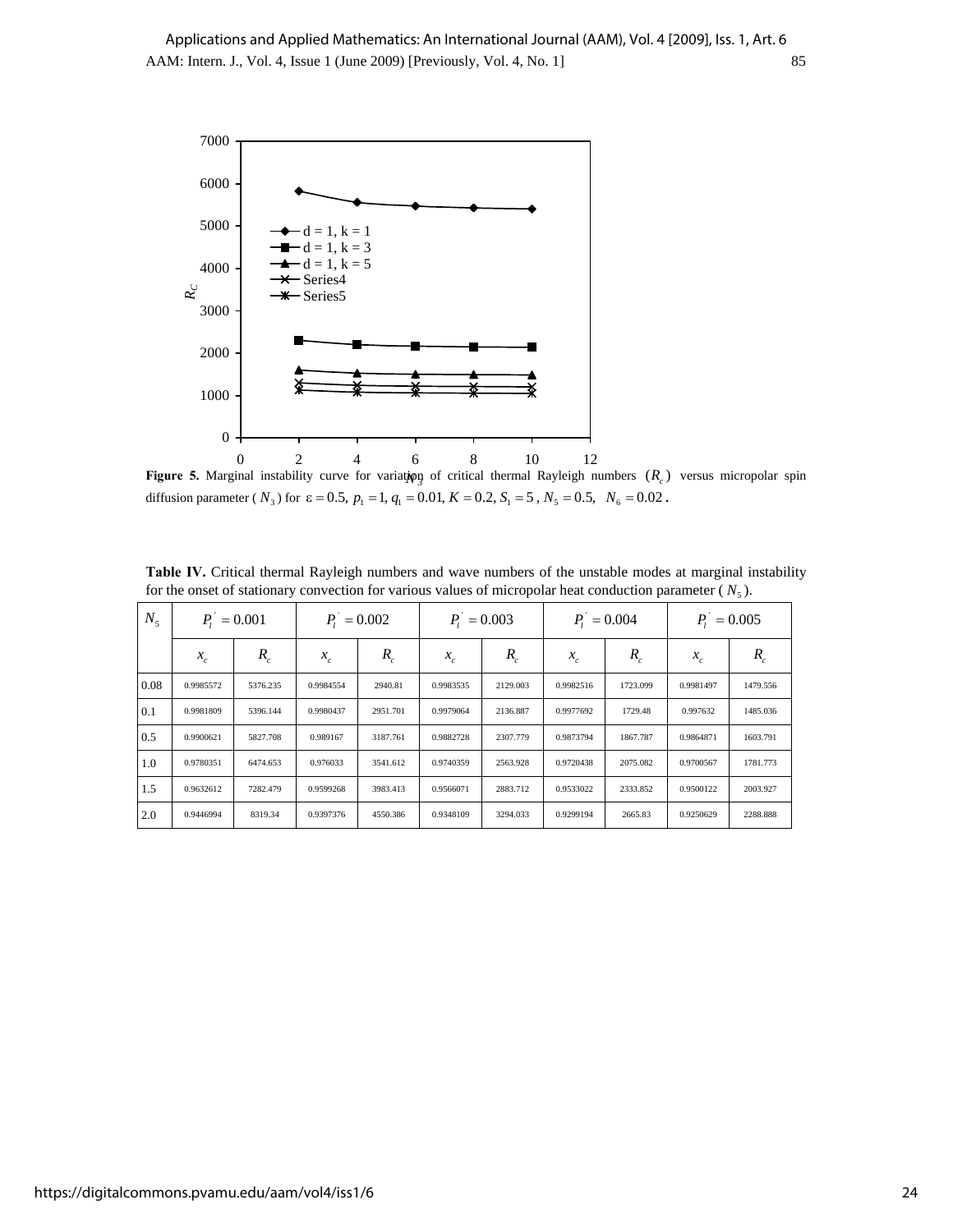

**Figure 6.** Marginal instability curve for variation of critical thermal Rayleigh numbers  $(R_c)$  versus micropolar heat conduction parameter ( $N_5$ ) for  $\varepsilon = 0.5$ ,  $K = 0.2$ ,  $p_1 = 1$ ,  $q_1 = 0.01$ ,  $S_1 = 5$ ,  $N_3 = 2$ ,  $N_6 = 0.02$ .

**Table V.** Critical thermal Rayleigh numbers and wave numbers of the unstable modes at marginal instability for the onset of stationary convection for various values of micropolar solute parameter ( $N<sub>6</sub>$ ).

| $N_{6}$ | $P_1 = 0.001$ |          | $P_1 = 0.002$ |          | $P_1 = 0.003$    |          | $P_1 = 0.004$   |          | $P_1 = 0.005$          |          |
|---------|---------------|----------|---------------|----------|------------------|----------|-----------------|----------|------------------------|----------|
|         | $x_c$         | R        | $x_c$         | R        | v<br>$\lambda_c$ | R        | $\mathcal{N}_c$ |          | $\mathcal{N}_{\alpha}$ |          |
| 0.02    | 0.9900621     | 5827.708 | 0.989167      | 3187.761 | 0.9882728        | 2307.779 | 0.9873794       | 1867.787 | 0.9864871              | 1603.791 |
| 0.05    | 0.9901182     | 5824.71  | 0.9892791     | 3184.763 | 0.9884409        | 2304.781 | 0.9876034       | 1864.789 | 0.9867667              | 1600.793 |
| 0.10    | 0.9902119     | 5819.712 | 0.9894662     | 3179.766 | 0.9887211        | 2299.783 | 0.9879767       | 1859.792 | 0.9872329              | 1595.797 |
| 0.15    | 0.9903054     | 5814.715 | 0.9896532     | 3174.768 | 0.9890014        | 2294.786 | 0.9883501       | 1854.795 | 0.9876992              | 1590.8   |
| 0.20    | 0.9903991     | 5809.717 | 0.9898402     | 3169.771 | 0.9892818        | 2289.789 | 0.9887238       | 1849.798 | 0.988166               | 1585.803 |
| 0.25    | 0.9904927     | 5804.72  | 0.9900274     | 3164.773 | 0.9895623        | 2284.791 | 0.9890976       | 1844.8   | 0.9886331              | 1580.806 |
| 0.30    | 0.9905862     | 5799.722 | 0.9902145     | 3159.776 | 0.9898429        | 2279.794 | 0.9894715       | 1839.803 | 0.9891002              | 1575.808 |